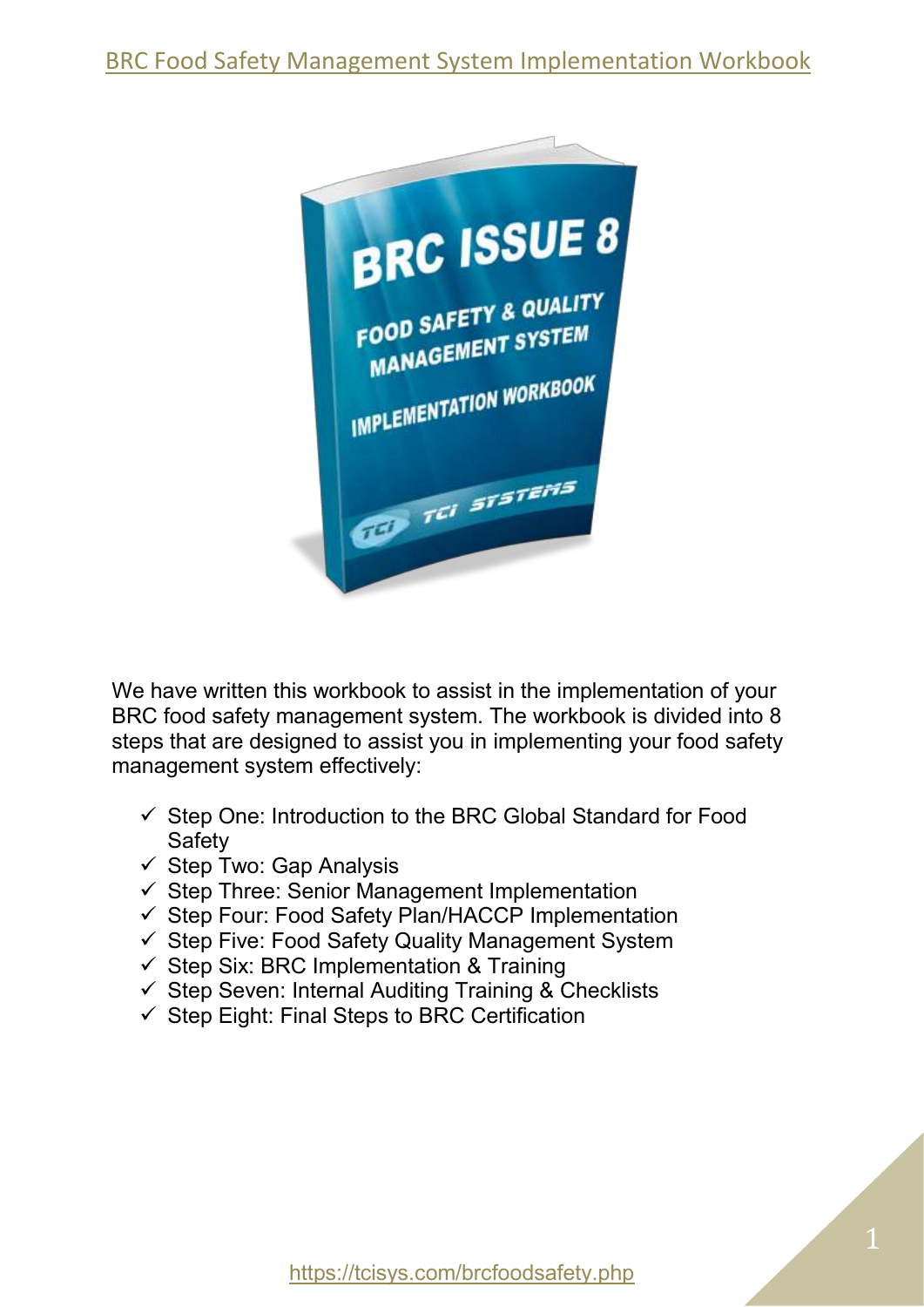The Workbook guides you through the process of implementing our BRC Food Safety Quality Management System, which is an ideal package for Food Manufacturers looking to meet British Retail Consortium Global for Food Safety 2018 (Issue 8).

This comprehensive system contains:

- $\checkmark$  Comprehensive Procedures Manual
- $\checkmark$  FSMS Record Templates
- $\checkmark$  HACCP Manual containing the HACCP Calculator
- $\checkmark$  Laboratory Quality Manual
- $\checkmark$  Training Modules and Exams
	- $\rightarrow$  BRC Standard for Food Safety Training Module
	- $\rightarrow$  HACCP Training
	- $\rightarrow$  Internal Audit Training and Checklists
- $\checkmark$  BRC Global Standard for Food Safety Gap Analysis Checklists
- ✓ Verification and Validation Record Templates
- $\checkmark$  Free online support via e-mail

As well as being updated this BRC Implementation Package includes additional management tools to help you achieve BRC certification:

- ✓ Unannounced Audit Guidance
- ✓ Allergen Management Module & Risk Assessment Tool
- ✓ Supplier Risk Assessment Tool
- $\checkmark$  Product Development Module
- ✓ BRC Risk Assessment Tool
- ✓ Complaint Management Guidelines & Analyser
- $\checkmark$  Hygiene Inspection Training
- ✓ Verification Schedule Risk Assessment Tool and Template

As a preliminary to Step 1 we recommend that the you get a copy of the current issue of the BRC Global Standard for Food Safety. It is free to download at the **BRCBookShop**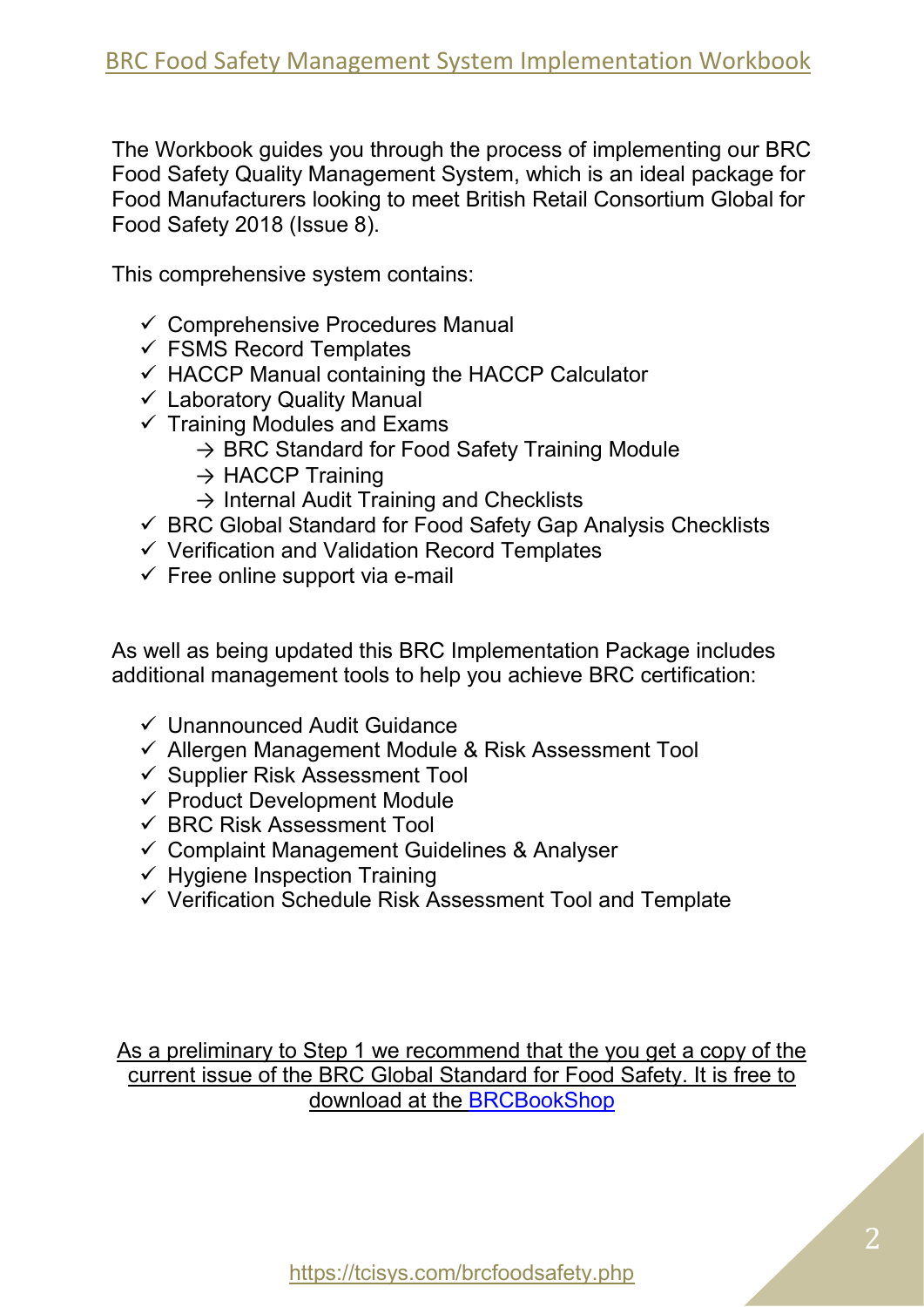#### **Step One: Introduction to the BRC Global Standard for Food Safety**

This PowerPoint training module presentation will introduce the BRC Global Standard for Food Safety to the management team and explain how to start the process of implementing a BRC compliant Food Safety Management System.



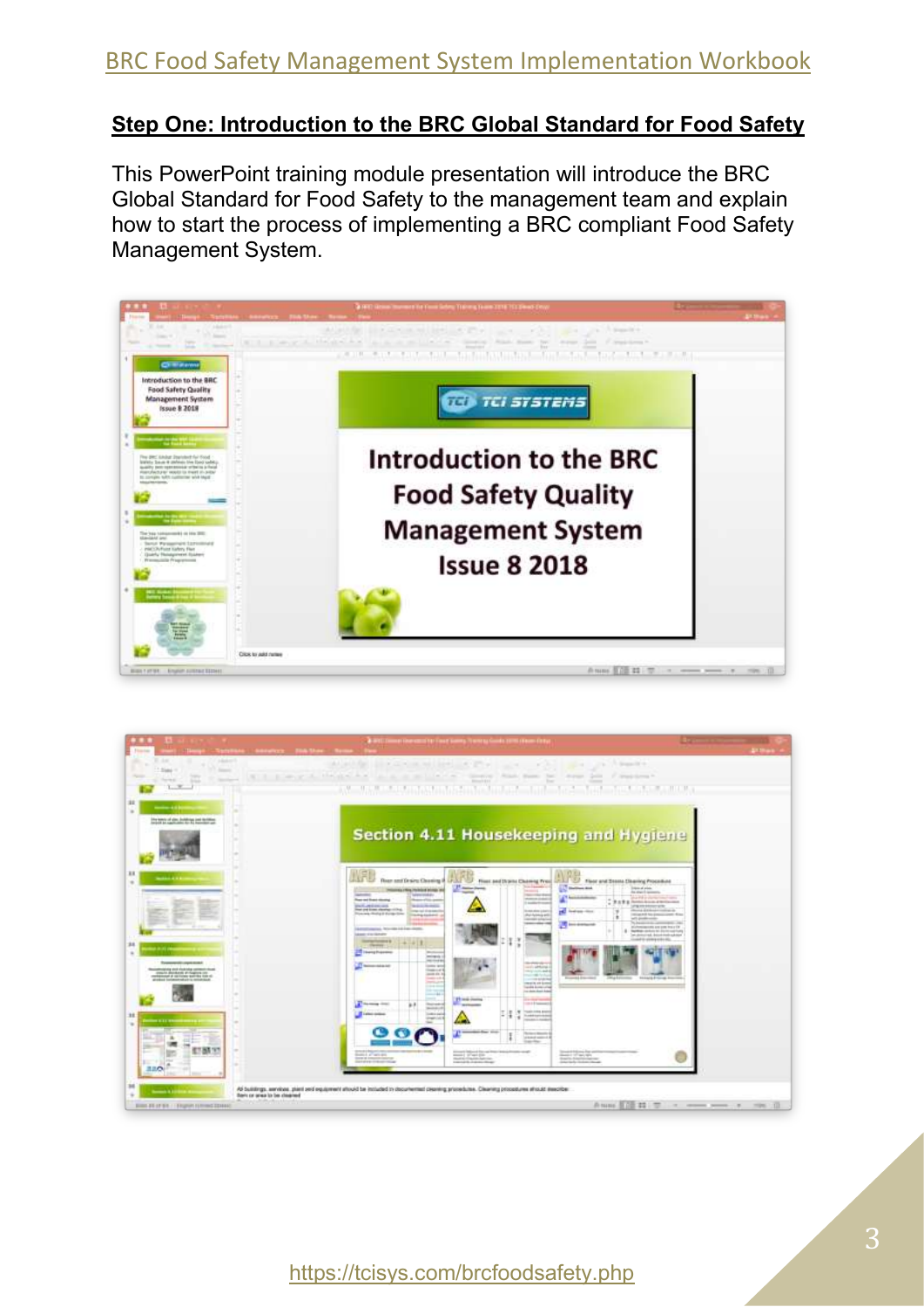#### **Step Two: Gap Analysis**

At this stage, an assessment should be made by the most senior technical member of the management team to decide if the Site Food Safety Management System in its current form meets the Requirements in Sections 1 to 9 of the BRC Standard. The nominated manager should read through the requirements in Section 1 to 9 of the BRC Global Standard for Food Safety and assess for compliance using the checklist below to record their findings.

BRC Global Standard for Food Safety F804a: Issue 8 Auditor Checklist and Site Self-Assessment Tool can be used for this task and can be downloaded here: <https://brcglobalstandards.com/media/1055370/f804a-issue-8-checklist-english.docx>

|                                                                            |                  |           | <b>BRC Global Standard for Food Safety Issue 8 Gap Analysis</b> |
|----------------------------------------------------------------------------|------------------|-----------|-----------------------------------------------------------------|
| <b>Relevant Documentation Requirements</b>                                 | <b>Compliant</b> |           |                                                                 |
| <b>Section 1 Senior Management Commitment</b>                              | <b>Yes</b>       | <b>No</b> | <b>Comments</b>                                                 |
| 1.1 Senior management commitment and<br>continual improvement              |                  |           |                                                                 |
| 1.2 Organisational structure, responsibilities<br>and management authority |                  |           |                                                                 |
| <b>Relevant Documentation Requirements</b>                                 | <b>Compliant</b> |           |                                                                 |
| Section 2 The Food Safety Plan - HACCP                                     | <b>Yes</b>       | <b>No</b> | <b>Comments</b>                                                 |

Findings can be summarised below.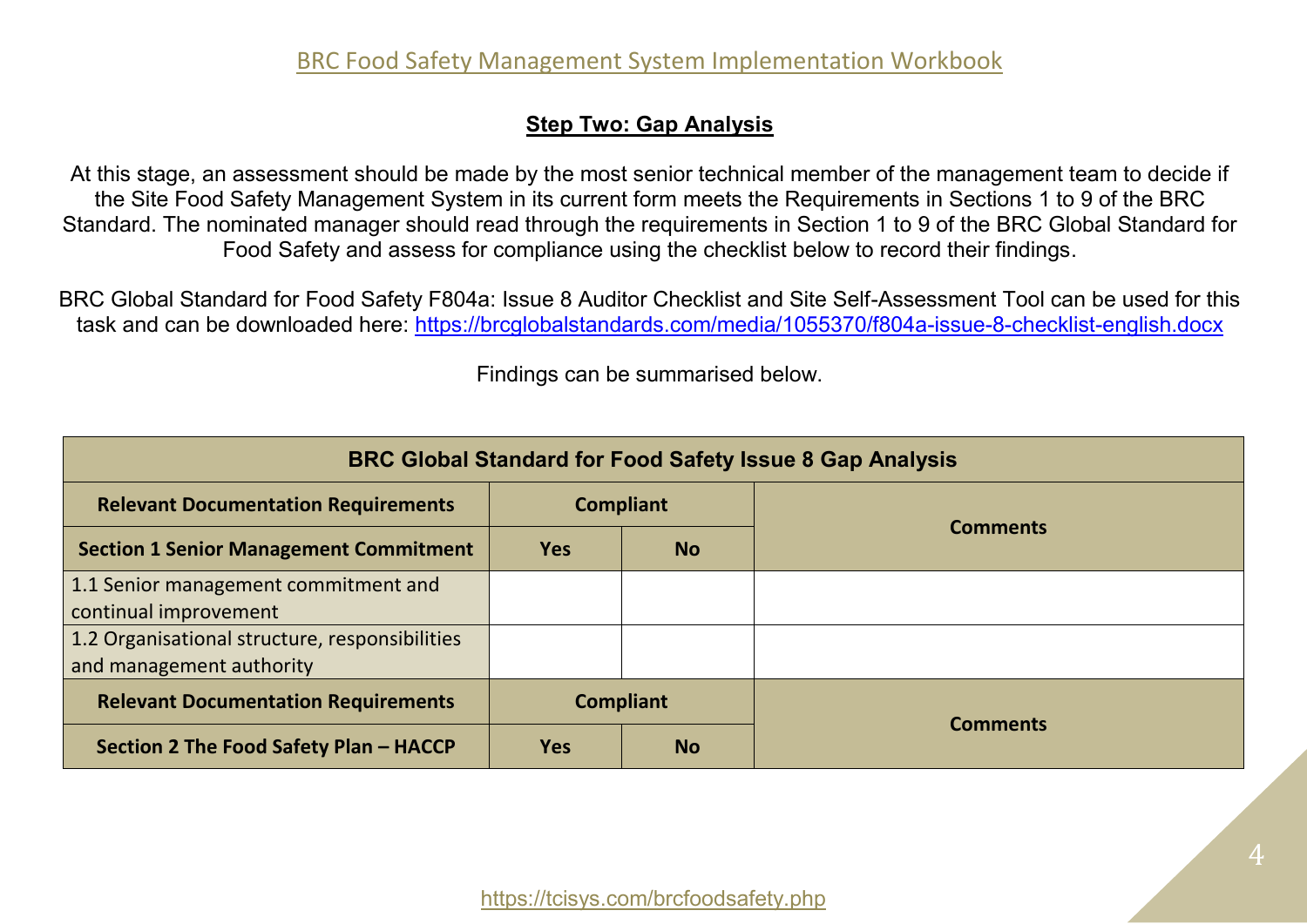#### **Step Three: Senior Management Implementation**

A Senior Management Implementation checklist is provided that establishes your Food Safety Management System fundamentals including Food Safety Policies and Objectives.

The checklist guides Senior Management:

- $\checkmark$  in planning the establishment of the FSMS
- $\checkmark$  in providing adequate support to establish the FSMS
- $\checkmark$  in ensuring there is adequate infrastructure and work environment
- $\checkmark$  in allocating responsibility and authority

This stage requires the Senior Management to meet and establish the foundations for the Food Safety Management System:

- $\checkmark$  Formulating a checklist of Customer, Regulatory, Statutory and other relevant Food Safety requirements
- $\checkmark$  Decide which Food Safety requirements the company should address and develop relevant policies.
- ✓ Based on the Food Safety Policy Management Policies establish Food Safety Objectives
- $\checkmark$  Define the scope and boundaries of the FSMS
- $\checkmark$  Plan the establishment of the FSMS using the project planner
- $\checkmark$  Provide adequate support to establish the FSMS
- $\checkmark$  Ensure there is adequate infrastructure and work environment and develop a Corrective Action Plan to rectify Prerequisite shortfalls
- $\checkmark$  Allocate responsibility and authority
- $\checkmark$  Assess, plan and establish appropriate internal and external communication (including the food chain) channels

As a decision has already been made to implement a system compliant with the BRC Global Standard for Food Safety, the Senior Management meeting should also consider the requirements of the Standard which are summarised below and should be read direct from the Standard: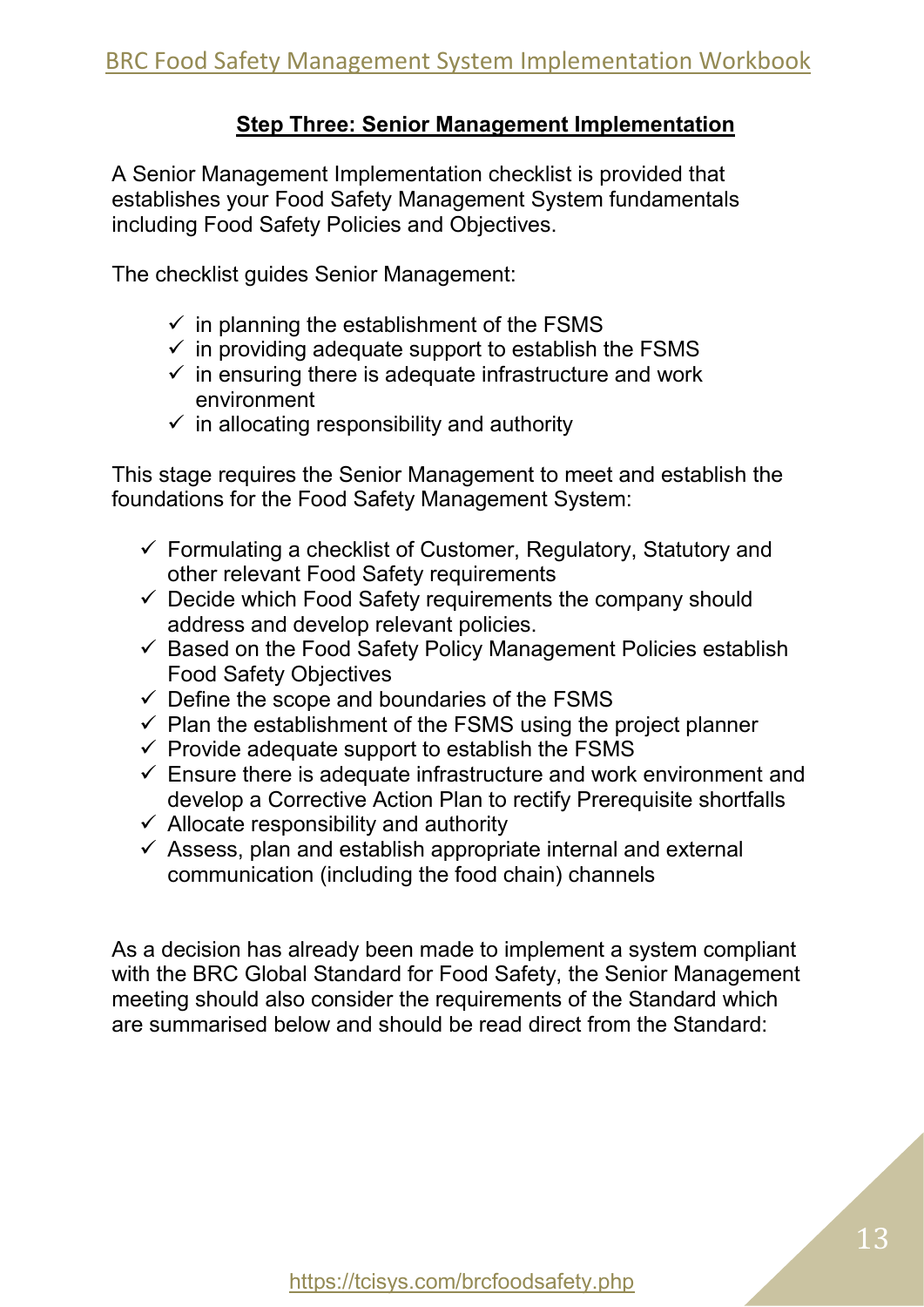#### **Section 1 Senior Management Commitment**

Fundamental requirement - S*enior management demonstrate they are fully committed to the implementation of the requirements of the Global Standard for Food Safety and to processes which facilitate continual improvement of food safety and quality management.*

|       | <b>Relevant Documentation Requirements</b>                                    |
|-------|-------------------------------------------------------------------------------|
|       | <b>Section 1 Senior Management Commitment</b>                                 |
| 1.1   | Senior Management Commitment and Continual<br>Improvement                     |
| 1.1.1 | Documented Food Safety Policy                                                 |
| 1.1.2 | Food Safety & Quality Culture                                                 |
| 1.1.3 | Documented Food Safety Objectives                                             |
| 1.1.4 | <b>Senior Management Review</b>                                               |
| 1.1.5 | <b>Meeting Program</b>                                                        |
| 1.1.6 | <b>Confidential Reporting System</b>                                          |
| 1.1.7 | <b>Human and Financial Resources</b>                                          |
| 1.1.8 | Informed of All Relevant Legislative, Scientific                              |
| 1.1.9 | Current, Original Copy of The Standard                                        |
| 1.2   | Organisational Structure, Responsibilities and<br><b>Management Authority</b> |
| 1.2.1 | <b>Organisation Chart</b>                                                     |
| 1.2.2 | <b>Employees are Aware of Responsibilities</b>                                |

A meeting should now be co-ordinated involving all the Senior Management Team.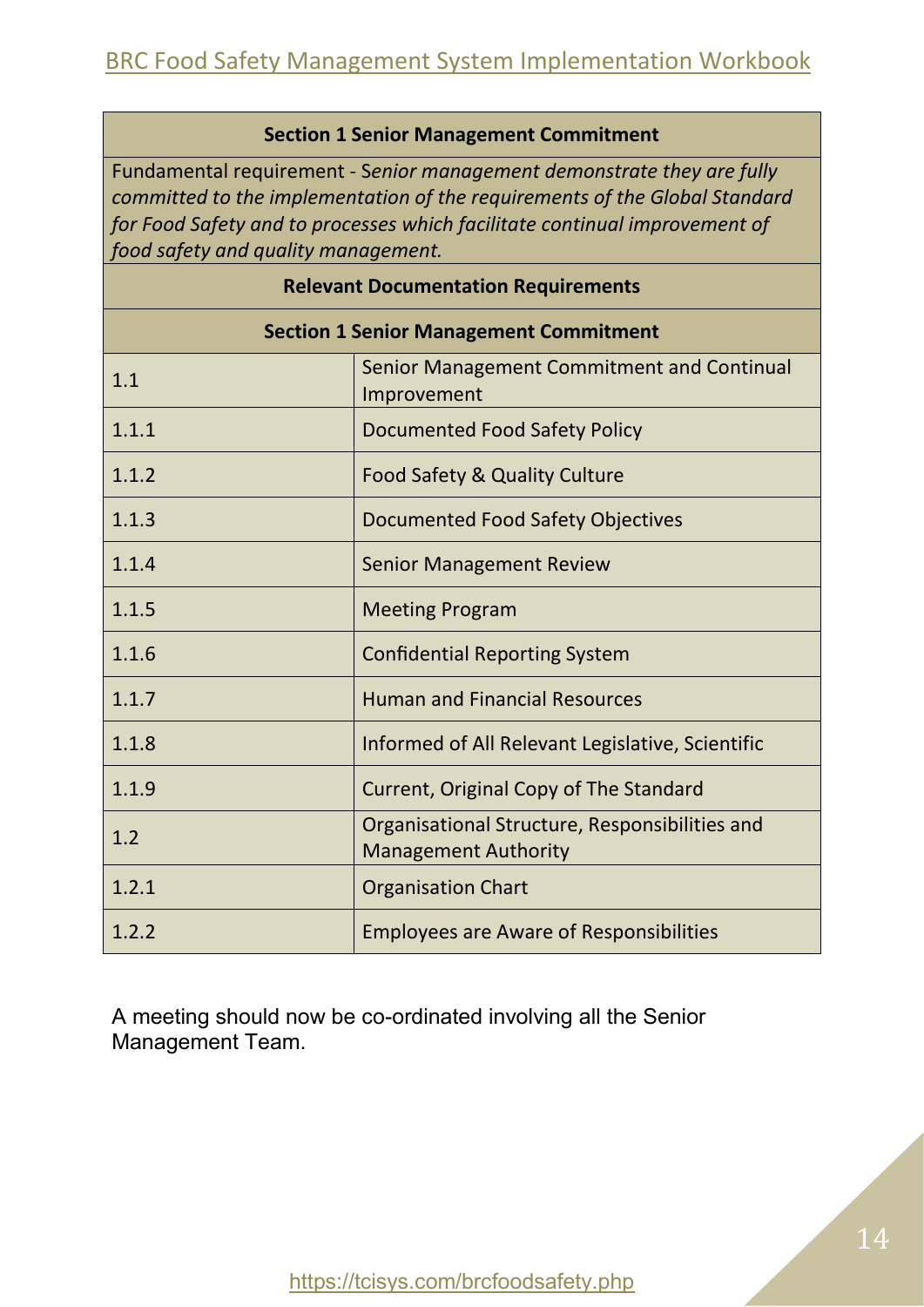#### Senior Management FSMS Implementation Meeting

Date

Time

Venue

#### Agenda

- 1. Formulating a checklist of Customer, Regulatory, Statutory and other relevant Food Safety requirements
- 2. Decide which Food Safety requirements the company should address and develop relevant policies.
- 3. Based on the Food Safety Policy Management Policies establish Food Safety Objectives
- 4. Define the scope and boundaries of the FSMS
- 5. Plan the establishment of the FSMS using the project planner
- 6. Provide adequate support to establish the FSMS
- 7. Ensure there is adequate infrastructure and work environment
- 8. Allocate responsibility and authority
- 9. Assess, plan and establish appropriate internal and external communication (including the food chain) channels

#### Attendees:

|                             | <b>Senior Management Team</b> |                                                                       |
|-----------------------------|-------------------------------|-----------------------------------------------------------------------|
| <b>Job Title</b>            | <b>Name</b>                   | <b>Role in Team</b>                                                   |
| <b>Managing Director</b>    |                               | Chairman                                                              |
| <b>Site Director</b>        |                               | Deputy Chair                                                          |
| <b>Operations Manager</b>   |                               | <b>Operations Reporting</b>                                           |
| Technical Manager           |                               | Food Safety and Quality Reporting<br><b>Management Representative</b> |
| <b>Planning Manager</b>     |                               | <b>Planning and Capacity Reporting</b>                                |
| <b>Distribution Manager</b> |                               | <b>Distribution Reporting</b>                                         |
| Maintenance Manager         |                               | Services and Engineering Provision                                    |
| <b>Finance Manager</b>      |                               | <b>Financial Reporting</b>                                            |
| Human Resources Manager     |                               | Resource reporting                                                    |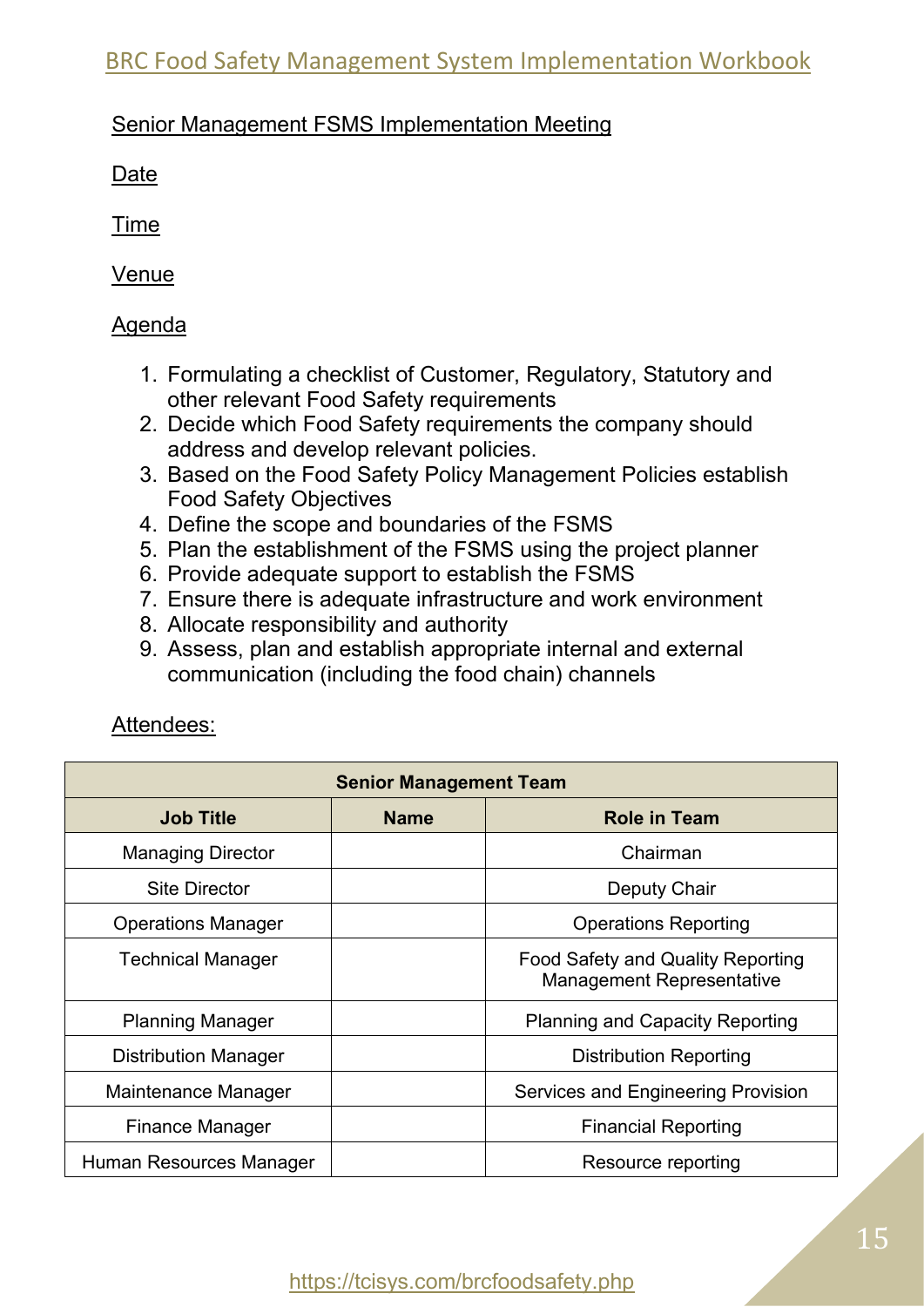#### Senior Management Establish the Project Plan

Senior Management can adapt/use the template supplied with the system to establish a Project Plan.

| $\Box \Box \bullet \circ \cdot \circ \cdot$<br><b>3</b> ERC Implementation Plan Issue &                                                                                                                                                                                                                                                            |   |                                        |                      |                             |                   |                              |               | G.                |
|----------------------------------------------------------------------------------------------------------------------------------------------------------------------------------------------------------------------------------------------------------------------------------------------------------------------------------------------------|---|----------------------------------------|----------------------|-----------------------------|-------------------|------------------------------|---------------|-------------------|
| Roge Layout Formulae Data Review View                                                                                                                                                                                                                                                                                                              |   |                                        |                      |                             |                   |                              |               | At there. A       |
| $\mathcal{N} \left[ \left. \left  \Psi_{\mathbf{1}} \right  \mathbf{r} \right  \left  \mathbf{A} \mathbf{r}, \mathbf{A} \mathbf{r} \right  \right] \right] \cong \left[ \left. \left  \Psi_{\mathbf{1}} \right  \mathbf{r} \right  \left  \mathbf{R} \mathbf{r} \right  \right] \quad \left  \mathbf{E} \mathbf{r} \right]$<br>Califort<br>Geograf |   | 31                                     | $\mathbb{R}^+$       | up-                         |                   | $-$ rast $-$                 | Σ÷            | 钾                 |
| 8 / 8 / 2 / 4 / A / E 2 2 d d - 1 3 / 1 3 / 2 3                                                                                                                                                                                                                                                                                                    |   |                                        | Contitional Ferman   |                             | Cell              | M-F Delate +<br>a : Farmat + | 国土<br>g.      | <b>Burt &amp;</b> |
|                                                                                                                                                                                                                                                                                                                                                    |   |                                        | Formatting its false |                             | <b>District</b>   |                              |               | 4 Hard            |
| $\frac{1}{v}$ $\equiv$ $\sqrt{f}$ Senior Management Commitment And Continual Improvement<br>$20 -$                                                                                                                                                                                                                                                 |   |                                        |                      |                             |                   |                              |               | M                 |
| c<br>$\boldsymbol{B}$<br>×                                                                                                                                                                                                                                                                                                                         | × | ×                                      | $\alpha$             | ×                           | ÷.                | Ŧ.                           | ×             | ×                 |
| BRC Global Standard for Food Safety Implementation Plan                                                                                                                                                                                                                                                                                            |   |                                        |                      |                             |                   |                              |               |                   |
|                                                                                                                                                                                                                                                                                                                                                    |   |                                        |                      |                             |                   |                              |               |                   |
|                                                                                                                                                                                                                                                                                                                                                    |   | <b>Tan/Desument</b><br><b>Ingleter</b> |                      |                             |                   |                              |               |                   |
| Section 1 Senior Management Commitment<br>Ť                                                                                                                                                                                                                                                                                                        |   | Malviale<br>n.                         |                      |                             | C.                |                              |               |                   |
| Fundersental regulmment - demanstrate they are fully committed to the implementation of the requirements of the Global                                                                                                                                                                                                                             |   |                                        | ۸                    |                             |                   |                              |               |                   |
| Standard for Food Sciety and to processes which facilitate continual improvement of fred safety and quality management.<br>×                                                                                                                                                                                                                       |   | $\phi^{\mathcal{J}}$                   | $\sigma^{\beta}$     | $\mathcal{S}^{\mathcal{S}}$ | $\sigma^{\sigma}$ |                              | <b>CANADA</b> | <b>AND</b>        |
| 9 Senior Management Commitment And Continual Improvement<br><b>Documented Food Safety Policy</b><br>IS.                                                                                                                                                                                                                                            |   |                                        |                      |                             |                   |                              |               |                   |
| Pood Safety & Quality Culture<br>Ħ.                                                                                                                                                                                                                                                                                                                |   |                                        |                      |                             |                   |                              |               |                   |
| 17 Occurrented Pood Safety Okiestives<br><b>Management Review</b>                                                                                                                                                                                                                                                                                  | 1 |                                        |                      |                             |                   |                              |               |                   |
| A Meeting Program                                                                                                                                                                                                                                                                                                                                  |   |                                        |                      |                             |                   |                              |               |                   |
| Confidential Reporting Sestem<br>10 Parties And Financial Resources                                                                                                                                                                                                                                                                                |   |                                        |                      |                             |                   |                              |               |                   |
| :// Informed Of All Relevant Legislative, Scientific                                                                                                                                                                                                                                                                                               |   |                                        |                      |                             |                   |                              |               |                   |
| 18 Current, Original Copy Of The Manslard                                                                                                                                                                                                                                                                                                          |   |                                        |                      |                             |                   |                              |               |                   |
| 196<br>Announced recent fication sudits<br>m<br>Attendance most renke groduction or operations monoger                                                                                                                                                                                                                                             |   |                                        |                      |                             |                   |                              |               |                   |
| 11 Non-Conformities Islentified At Provious Audit addressed                                                                                                                                                                                                                                                                                        |   |                                        |                      |                             |                   |                              |               |                   |
| 12 Organisational Structure, Responsibilities And Management Authority.<br>11 Organization Chart.                                                                                                                                                                                                                                                  |   |                                        |                      |                             |                   |                              |               |                   |
| 11 Employees Are Aware Of Responsibilities                                                                                                                                                                                                                                                                                                         |   |                                        |                      |                             |                   |                              |               |                   |
| 11 Section 2 The Food Selety Plan - HACCP<br>Fundamental regularment - These must be an implemented pod effective Food Safety Plan based on Cadex<br>$\mathbb{R}^2$                                                                                                                                                                                |   |                                        |                      |                             |                   |                              |               |                   |
| 17<br>The HACCP Food Safety Team                                                                                                                                                                                                                                                                                                                   |   |                                        |                      |                             |                   |                              |               |                   |
| 21 Multi-disciplinary food safety team<br>the Poe-requisite programs                                                                                                                                                                                                                                                                               |   |                                        |                      |                             |                   |                              |               |                   |
| <sup>11</sup> Osening and sentions                                                                                                                                                                                                                                                                                                                 |   |                                        |                      |                             |                   |                              |               |                   |
| 21 Post 100900<br>1) Maimenance programs for equipment and buildings                                                                                                                                                                                                                                                                               |   |                                        |                      |                             |                   |                              |               |                   |
| 21)<br>Personal hygiene requirements                                                                                                                                                                                                                                                                                                               |   |                                        |                      |                             |                   |                              |               |                   |
| si.<br><b>Staff training</b><br>is.<br>Punchesing                                                                                                                                                                                                                                                                                                  |   |                                        |                      |                             |                   |                              |               |                   |
| 15 Transportation arrangements<br>27                                                                                                                                                                                                                                                                                                               |   |                                        |                      |                             |                   |                              |               |                   |
| Processes to prevent crisis contant instrum<br>23 Allergen controls                                                                                                                                                                                                                                                                                |   |                                        |                      |                             |                   |                              |               |                   |
| m.<br>Describe the Product<br>m/s                                                                                                                                                                                                                                                                                                                  |   |                                        |                      |                             |                   |                              |               |                   |
| Scope of the HACCP plan:<br>41 All relevant information resided to conduct the hazard analysis                                                                                                                                                                                                                                                     |   |                                        |                      |                             |                   |                              |               |                   |
| 41 Mentify Intended Une<br>43. The intended use of the product by the customer                                                                                                                                                                                                                                                                     |   |                                        |                      |                             |                   |                              |               |                   |
| 44 Construct a Process Flow Diagram                                                                                                                                                                                                                                                                                                                |   |                                        |                      |                             |                   |                              |               |                   |
| 45 A flow diagram to cover each product, product catagory or process.<br>$\equiv$<br>than of promises and equipment lappy!                                                                                                                                                                                                                         |   |                                        |                      |                             |                   |                              |               |                   |
| 57<br><b>Bave materials</b>                                                                                                                                                                                                                                                                                                                        |   |                                        |                      |                             |                   |                              |               |                   |
| to Sequence and interaction of all process steps<br>C Culturated processes                                                                                                                                                                                                                                                                         |   |                                        |                      |                             |                   |                              |               |                   |
| 10 Subcontracted work                                                                                                                                                                                                                                                                                                                              |   |                                        |                      |                             |                   |                              |               |                   |
| <b>IL Process personators</b><br>业<br>Potential for projects deline                                                                                                                                                                                                                                                                                |   |                                        |                      |                             |                   |                              |               |                   |
| <b>ED Rework and recycling</b><br>по доказародно                                                                                                                                                                                                                                                                                                   |   |                                        |                      |                             |                   |                              |               |                   |
| <sup>22</sup> Products                                                                                                                                                                                                                                                                                                                             |   |                                        |                      |                             |                   |                              |               |                   |
| w<br>Intermediate/semi-articlessed products<br>$\mathbb{I}$                                                                                                                                                                                                                                                                                        |   |                                        |                      |                             |                   |                              |               |                   |
| Sy products<br>m<br>Warre                                                                                                                                                                                                                                                                                                                          |   |                                        |                      |                             |                   |                              |               |                   |
| <sup>19</sup> Verify Row Diagram<br>00 The HACCP beam have writted the acturery of the flow diagrams                                                                                                                                                                                                                                               |   |                                        |                      |                             |                   |                              |               |                   |
| 11 List all potential that and                                                                                                                                                                                                                                                                                                                     |   |                                        |                      |                             |                   |                              |               |                   |
| 43 Henrify and rocord all the potential hasarchi<br>a.<br>Conduct a hazard analysis                                                                                                                                                                                                                                                                |   |                                        |                      |                             |                   |                              |               |                   |
| 04. PM                                                                                                                                                                                                                                                                                                                                             |   |                                        |                      |                             |                   |                              |               |                   |
| <b>BRC</b> Food Implementation Plan<br>$-+$<br>4.1                                                                                                                                                                                                                                                                                                 |   |                                        |                      |                             |                   |                              |               |                   |
| Risasty                                                                                                                                                                                                                                                                                                                                            |   |                                        |                      | 亚                           |                   | - -                          |               | <b>YDON</b><br>٠  |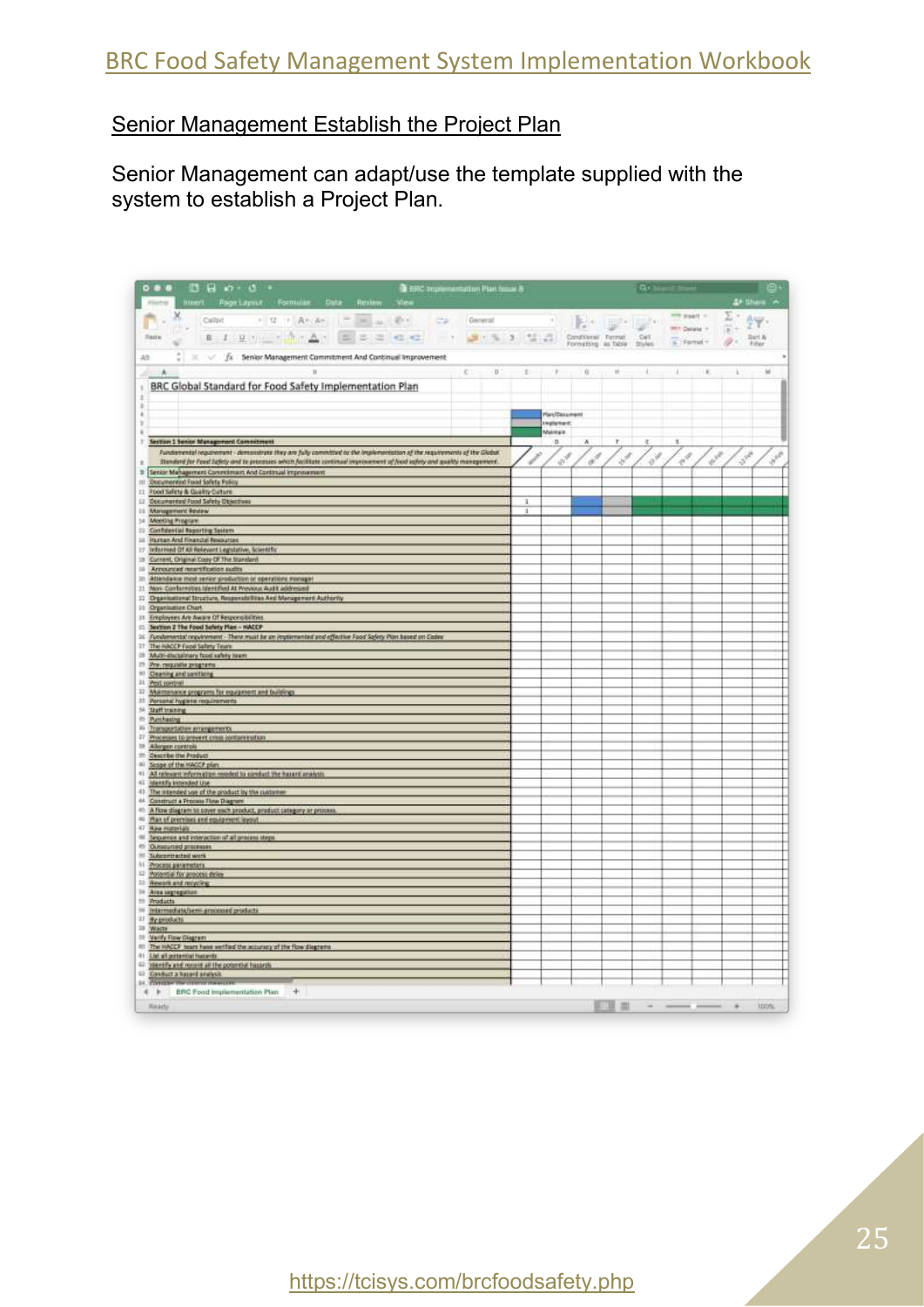## Key Personnel and Nominated Deputies

| <b>Job Title</b>                      | <b>Job Holder</b> | <b>Nominated Deputy</b> |
|---------------------------------------|-------------------|-------------------------|
| <b>Emergency Response Coordinator</b> |                   |                         |
| Food Safety/HACCP Team Leader         |                   |                         |
| Management Representative             |                   |                         |
| <b>Site Director</b>                  |                   |                         |
| <b>Operations Manager</b>             |                   |                         |
| <b>Production Manager</b>             |                   |                         |
| Warehouse Manager                     |                   |                         |
| Maintenance Manager                   |                   |                         |
| <b>Factory Safety Manager</b>         |                   |                         |
| Human Resource Manager                |                   |                         |
| <b>Quality Manager</b>                |                   |                         |
| <b>Production Supervisor</b>          |                   |                         |
| <b>Packing Manager</b>                |                   |                         |
| <b>Technical Manager</b>              |                   |                         |
| <b>Planning Manager</b>               |                   |                         |
| <b>Goods Receipt Manager</b>          |                   |                         |
| Design and Development Manager        |                   |                         |
| <b>Planning Manager</b>               |                   |                         |
| <b>Customer Service Manager</b>       |                   |                         |
| Laboratory Manager                    |                   |                         |
| <b>Distribution Manager</b>           |                   |                         |
| <b>Project Manager</b>                |                   |                         |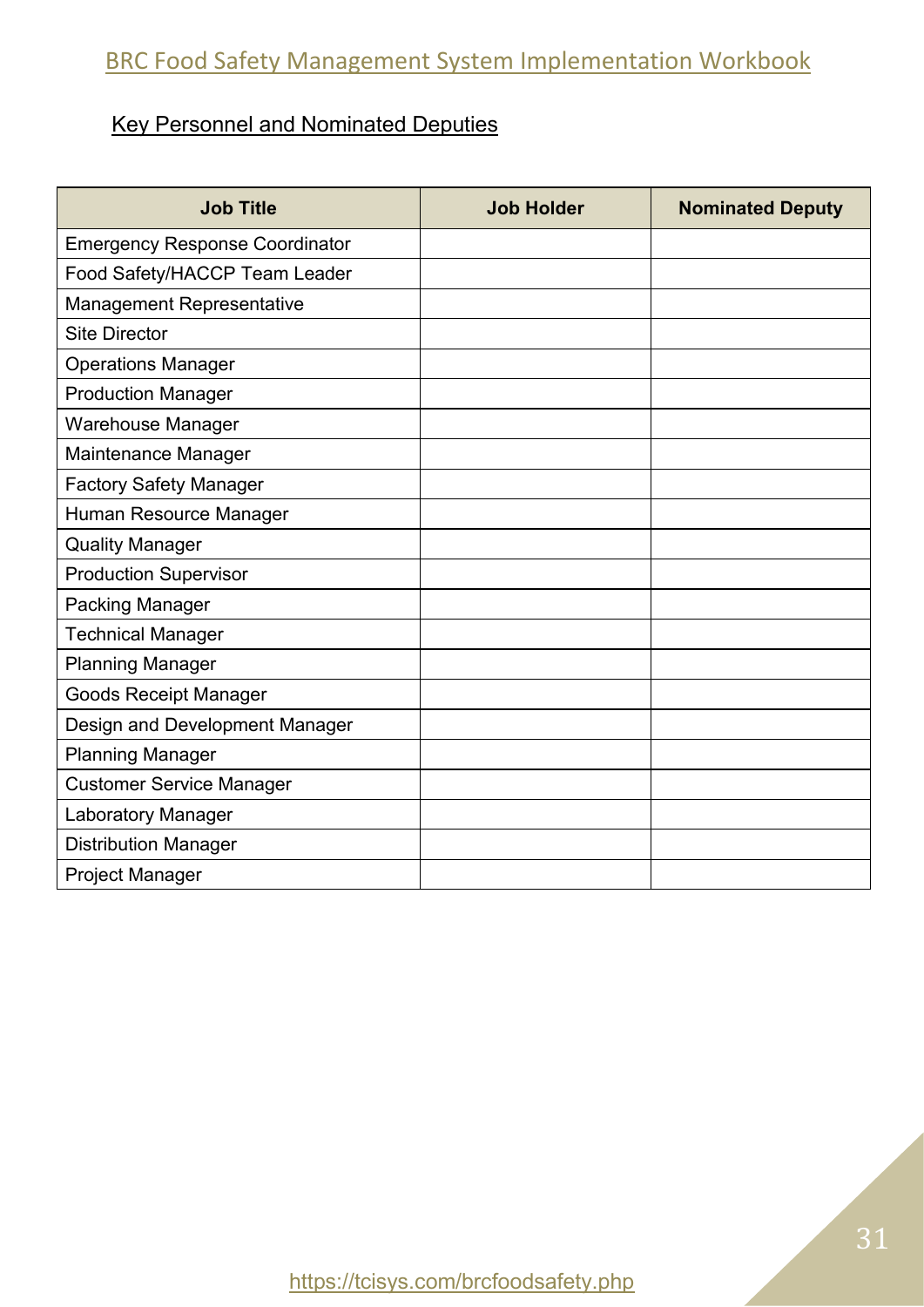## Senior Management Establish Food Safety Responsibility & Authority **Levels**

| <b>Process</b>         | <b>Responsible</b><br><b>Persons</b> | <b>Activity</b>                                                                                                |
|------------------------|--------------------------------------|----------------------------------------------------------------------------------------------------------------|
| <b>Purchases</b>       | Purchasing                           | Purchase ingredients from approved and certified                                                               |
|                        | Manager                              | sources                                                                                                        |
|                        |                                      | Ensure purchase orders comply with applicable                                                                  |
|                        |                                      | specifications                                                                                                 |
|                        | <b>Technical</b><br>Manager          | Ensure adequate information on supply application form<br>Ensure suppliers adhere to supply handling practices |
|                        |                                      | Perform suppliers audit or review supply status where                                                          |
|                        |                                      | necessary                                                                                                      |
| Receiving and          | QA/QC &                              | Compare PO and DO or check contracts as per                                                                    |
| warehousing            | <b>Store</b>                         | Suppliers Specifications criteria (if applicable)                                                              |
|                        | <b>Executives</b>                    | Check receiving temperature, pest infestations, quality,                                                       |
|                        |                                      | packing conditions and truck hygiene.                                                                          |
|                        |                                      | Observe unloading practices                                                                                    |
|                        |                                      | Handle incoming goods as per documented procedures                                                             |
|                        |                                      | <b>Ensure Good Storage Practices and FIFO rotation</b><br>principles                                           |
| Preparation of         | QA/QC.                               | Follow safe food preparation and handling practices                                                            |
| Ingredients            | Production                           | Check environmental hygiene and safety                                                                         |
|                        | Manager &                            | Check equipment process performance and                                                                        |
|                        | Production                           | maintenance                                                                                                    |
|                        | Executive                            | Check water quality and safety                                                                                 |
|                        |                                      | Check raw materials identification and traceability                                                            |
| Production             | QC/QC,                               | Maintain product recipes and characteristics                                                                   |
|                        | Production                           | Do not modify recipes prior to approval from top                                                               |
|                        | Manager,<br>Supervisor &             | management<br>Follow safe food handling practices                                                              |
|                        | <b>Operators</b>                     | Ensure Good Manufacturing Practices are adhered to                                                             |
|                        |                                      | Follow cleaning and sanitation standards and                                                                   |
|                        |                                      | procedures                                                                                                     |
|                        |                                      | Follow the handling standards of raw and processed                                                             |
|                        |                                      | foods                                                                                                          |
| Holding and Filling of | Production                           | Follow safe food holding procedures                                                                            |
| <b>Processed Food</b>  | Supervisor &                         | Hold foods outside the range of danger zone                                                                    |
|                        | <b>Operators</b>                     | Follow safe food filling procedures into primary                                                               |
| Capping, coding and    | Production                           | packaging<br>Follow safe capping procedures                                                                    |
| packing                | Supervisor &                         | Ensure food in primary packaging are hygienically                                                              |
|                        | <b>Operators</b>                     | located                                                                                                        |
|                        |                                      | Ensure coding for traceability is performed to                                                                 |
|                        |                                      | procedures                                                                                                     |
|                        |                                      | Follow secondary packaging procedures to protect                                                               |
|                        |                                      | products                                                                                                       |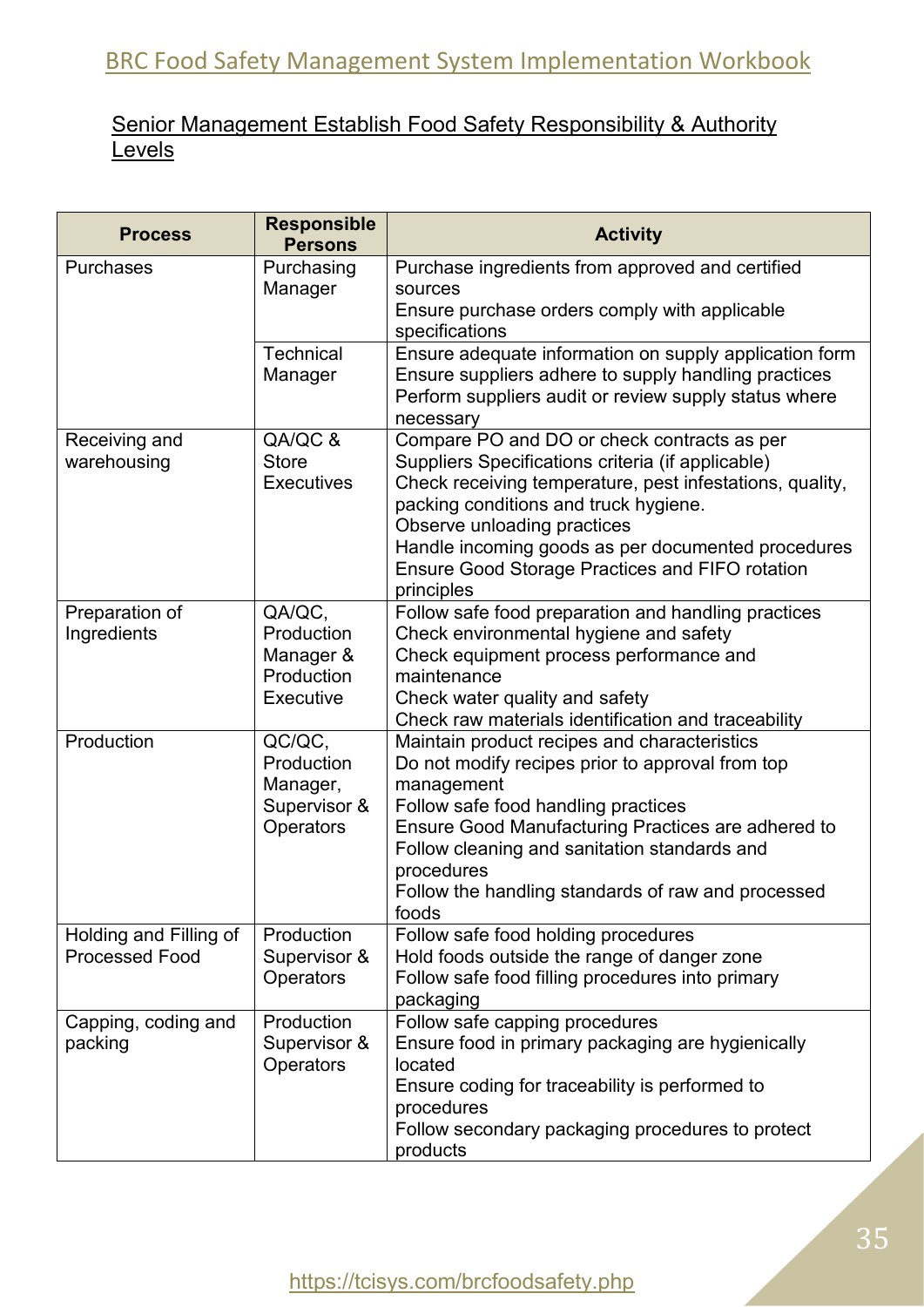## Senior Management Establish Food Safety Responsibility & Authority **Levels**

| <b>Process</b> | Responsible<br><b>Persons</b> | <b>Activity</b> |
|----------------|-------------------------------|-----------------|
|                |                               |                 |
|                |                               |                 |
|                |                               |                 |
|                |                               |                 |
|                |                               |                 |
|                |                               |                 |
|                |                               |                 |
|                |                               |                 |
|                |                               |                 |
|                |                               |                 |
|                |                               |                 |
|                |                               |                 |
|                |                               |                 |
|                |                               |                 |
|                |                               |                 |
|                |                               |                 |
|                |                               |                 |
|                |                               |                 |
|                |                               |                 |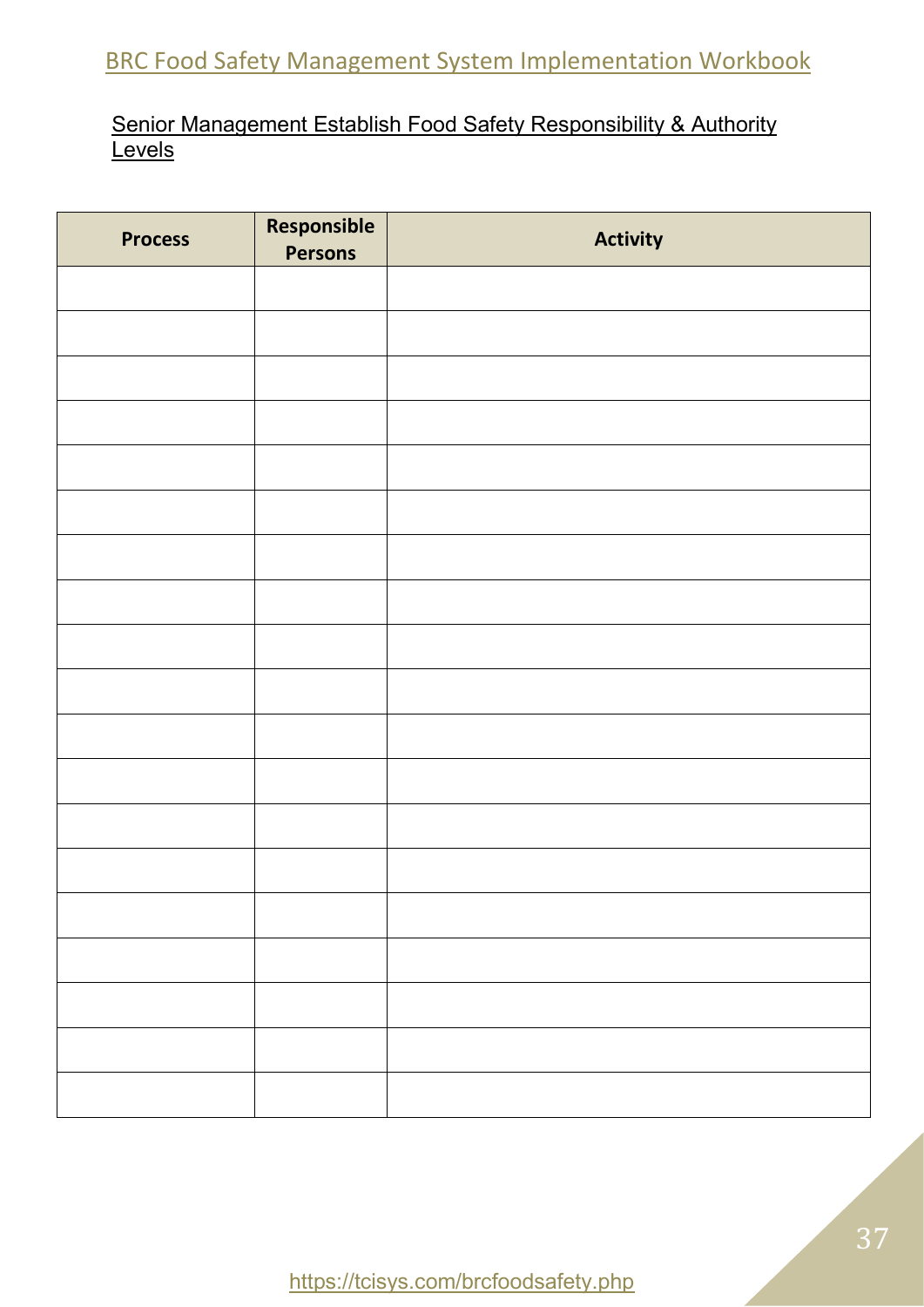### **Step Four: Food Safety Plan/HACCP Implementation**

#### HACCP Training

HACCP training is supplied to train your food safety team in the preliminary steps to a Hazard analysis, the principles of HACCP and Instructions in implementing your HACCP system.



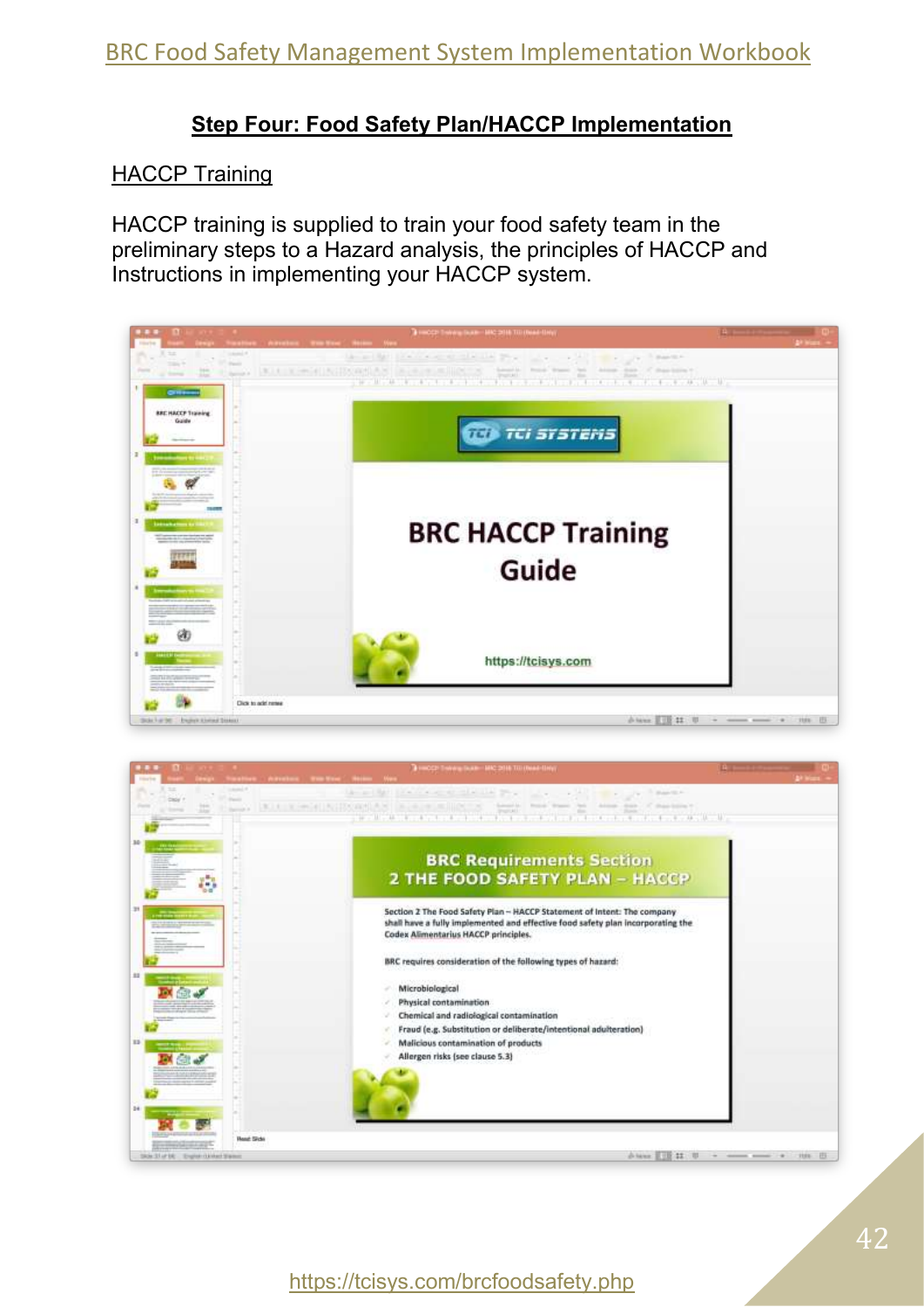## HACCP System

The HACCP System is implemented by following the FSMS procedures:

FSMS Section 2

QM 2 HACCP System

QM 2.1 HACCP Team and Scope

QM 2.2 HACCP Prerequisites

- QM 2.3 HACCP Product Description and Relevant Information
- QM 2.4 HACCP Intended Use
- QM 2.5 HACCP Flow Diagrams
- QM 2.6 HACCP Flow Diagram Verification
- QM 2.7.1 Hazard Identification
- QM 2.7.2 Hazard Assessment
- QM 2.7.3 Identification of Control Measures
- QM 2.8 Identification of Critical Control Points (CCPs)
- QM 2.9 Establishing Critical Limits for each CCP
- QM 2.10 Establishing a Monitoring System for each CCP
- QM 2.11 Establishing a Corrective Action Plan
- QM 2.12 Establishing Verification Procedures
- QM 2.13 Establishing HACCP Documents and Records
- QM 2.14 Review of the HACCP Plan

## **Supplementary HACCP Manual**

BRC Hazard Assessment & Critical Control Point Calculator HACCP Calculator Instructions

|                      |                          |                                                                                        |                                                                     | To not Hazard Assessment & Critical Control Polot Canadamy                          |                   |                                                                                                         |                | davi |   |                |                                                   |                                        |              |                                |                     |
|----------------------|--------------------------|----------------------------------------------------------------------------------------|---------------------------------------------------------------------|-------------------------------------------------------------------------------------|-------------------|---------------------------------------------------------------------------------------------------------|----------------|------|---|----------------|---------------------------------------------------|----------------------------------------|--------------|--------------------------------|---------------------|
| Hastus               |                          | fitsert Page Layston Flamschen Data Review View                                        |                                                                     |                                                                                     |                   |                                                                                                         |                |      |   |                |                                                   |                                        | At titure in |                                |                     |
| v.<br>Petro          |                          | Caller (Broke) - (100 - 11 (Art, Art) - 11 - 11 - 12 (100)<br>第二十二章 21:12:25 第2:25 第二章 |                                                                     | <b>ICSA</b><br>43.43                                                                | <b>Listen</b> 'sd | 3); Conditional Formations 1<br>of Fastner as Tallie 1-<br><b>DEATH &amp; DEATH</b><br>Cal Del Styles + |                |      |   |                | <b>ATT Start -</b><br>TWO Databa, V.<br>a l'emain |                                        | 省。<br>si c   | $\Sigma - \Delta \psi$<br>40.7 | $\frac{9458}{1000}$ |
| t£                   | 21 W.W.                  |                                                                                        |                                                                     | 5- BIC HAZARD ANALYSIS AND CRITICAL CONTROL POINT CALCULATOR                        |                   |                                                                                                         |                |      |   |                |                                                   |                                        |              |                                |                     |
|                      |                          | BRC HAZARD ANALYSIS AND CRITICAL CONTROL POINT CALCULATOR                              |                                                                     |                                                                                     |                   |                                                                                                         |                |      |   |                |                                                   |                                        |              |                                |                     |
|                      |                          |                                                                                        |                                                                     |                                                                                     |                   |                                                                                                         |                |      |   |                |                                                   |                                        |              |                                |                     |
|                      |                          |                                                                                        |                                                                     |                                                                                     |                   |                                                                                                         |                |      |   |                |                                                   | <b>SERVICE TIRE</b><br><b>Military</b> |              |                                |                     |
|                      |                          |                                                                                        |                                                                     |                                                                                     |                   |                                                                                                         |                |      |   | <b>TEMP</b>    |                                                   | <b>DANCE</b>                           |              |                                |                     |
|                      |                          |                                                                                        |                                                                     |                                                                                     |                   |                                                                                                         |                |      |   |                |                                                   |                                        |              |                                |                     |
| <b>Stag</b><br>homba | <b>New House</b>         | <b>TRANSIT EXAMPLES</b>                                                                | <b>Directo allows the</b><br><b>Nobel Echlesia</b><br><b>Burray</b> | Intellig Februari its Programmer which castel to conducting the<br><b>Financial</b> |                   | <b><i><u>Sank of Massure</u></i></b>                                                                    |                |      |   |                | $\mathbf{H}$                                      | W.                                     | ٠            |                                |                     |
|                      | AART Delivers            | Barbada Lupera Secretary, Bendrid                                                      |                                                                     | 2011 E.S. Eugener and have known at Approved                                        |                   | Transportation of ELTTE II IS advert-                                                                   | $\overline{a}$ | -    |   | $\overline{a}$ |                                                   |                                        |              |                                |                     |
| T                    | aut Juniers              | LAVIN CORRESPONDENCE                                                                   |                                                                     | (BA 1 E Sen Avenue)                                                                 |                   | <b>Ind Wally Buildings</b>                                                                              | T              |      |   |                | A.                                                |                                        |              | ÷                              |                     |
|                      | and followy              | <b>Thinnyd official</b>                                                                |                                                                     | <b>IBN 1.8 Ferriche Hypene</b>                                                      |                   | TRIANG ESA (GM/Suff                                                                                     |                |      |   |                | ×                                                 |                                        |              |                                |                     |
|                      | <b>And Salvary</b>       | <b>Rivel</b>                                                                           |                                                                     | (IM-A-B-1-Earcrives of Newall)                                                      |                   | <b>TRINGHI UKA Inaukupo</b>                                                                             |                |      |   |                |                                                   |                                        |              |                                |                     |
| 1.                   | <b>BOW Schools</b>       | Ski                                                                                    |                                                                     | <b>BM 1.3.1 Net Synthet President</b>                                               |                   | Thank kill leading?                                                                                     |                |      |   |                |                                                   |                                        |              |                                |                     |
|                      | <b>ALE SURVEY</b>        | $rac{1}{2}$                                                                            |                                                                     | 300 K.I.B Persian Berks Debaction and Rentweek                                      |                   | <b>Thresh key restrict</b>                                                                              |                |      |   |                |                                                   |                                        |              |                                |                     |
|                      | and faduals              |                                                                                        |                                                                     | IBA 1.1 Management of Efferaire                                                     |                   | <b>TRA NUME BUARNERS</b>                                                                                |                |      |   |                |                                                   |                                        |              |                                |                     |
|                      | <b>AND Deliver's</b>     | <b>Crystope Mar Atrust</b>                                                             |                                                                     | OM 4.1 JAROBE, WWW. and AR                                                          |                   | Insulation art Element                                                                                  |                |      |   | Ŧ              |                                                   |                                        |              | ×                              |                     |
|                      | <b>AVE Subset</b>        | Complete leaders Bay and the Record Ford                                               |                                                                     | JA 4.11 Feb East at                                                                 |                   | dive leases of foreholdshed for re                                                                      |                |      |   |                |                                                   |                                        |              |                                |                     |
|                      | and Johnny               | And Boot Inc.                                                                          |                                                                     | <b>God 1.4 Freebury America</b>                                                     |                   | calling Haragea of Thialined payment Byt. Inc.                                                          |                |      |   |                |                                                   |                                        |              |                                |                     |
|                      | and ladings              | <b>RAIFAMING WITH</b>                                                                  |                                                                     | <b>GM 31 Huasfiel and Star Menute Assember</b>                                      |                   | Einding to 1.5 TL aertist 2 locals                                                                      |                |      |   | $\overline{a}$ | $\overline{a}$                                    | $\sim$                                 |              |                                |                     |
|                      | <b>IMFORMER</b>          | <b>Reikers Eggend Reitring: Stessi</b>                                                 |                                                                     | (Sell 5 & Lake McAllong                                                             |                   | Roderington ATLT 12 x 10 second                                                                         |                |      |   |                |                                                   |                                        |              |                                |                     |
|                      | <b>MT Sylvan</b>         | Lease most manage                                                                      |                                                                     | <b>UH / J Freeze Sales</b>                                                          |                   | TEA WWW. Dunkleton                                                                                      |                |      | т |                |                                                   |                                        |              |                                |                     |
|                      | <b>Milked</b>            | <b>Terrand offeria</b>                                                                 |                                                                     | TWO FILE DAMAGE POWER                                                               |                   | Their this temper.                                                                                      |                |      |   |                | $\overline{1}$                                    |                                        |              |                                |                     |
|                      | <b>UMF Dollrars</b>      | <b>Book</b>                                                                            |                                                                     | <b>MISS COMPANY</b>                                                                 |                   | <b>Thread Unit Institut</b>                                                                             |                |      |   |                |                                                   |                                        |              |                                |                     |
|                      | IMT ARISEL               | 36                                                                                     |                                                                     | AR A US For Light Body Deductions and Ramons                                        |                   | ling or level massage.                                                                                  |                |      |   |                |                                                   |                                        |              |                                |                     |
|                      | ML2030                   | <b>Just</b>                                                                            |                                                                     | ONE L'Hongscheel Morgen                                                             |                   | <b>Biggs And Auditors</b>                                                                               |                |      |   |                |                                                   |                                        |              |                                |                     |
|                      | <b>IMT Julyana</b>       | <b>STERES</b>                                                                          |                                                                     | 194.4.5 contras., Water and Att.                                                    |                   | <b>IN YOU EUROPE</b>                                                                                    |                |      |   |                |                                                   |                                        |              |                                |                     |
|                      | <b>IMF</b> Judges        | <b><i>CONSULTABLE AROUND</i></b>                                                       |                                                                     | <b>DATE NATION</b>                                                                  |                   | <b>IN ANNUAL SURSE</b>                                                                                  |                |      |   |                |                                                   |                                        |              |                                |                     |
|                      | <b>Joer James</b>        | Microsoft and Jacobia Earl O                                                           |                                                                     | <b>BRESTA Product Astronomy</b>                                                     |                   | your misses of forenecatives the re-                                                                    |                |      |   |                |                                                   |                                        |              |                                |                     |
|                      | MT. July 8/1             | Attractor.                                                                             |                                                                     | are L.E. Lugarter, and Hanc Manufall Agentual.                                      |                   | Lifton Romany, of Foreigns attacked for the                                                             |                |      |   |                |                                                   |                                        |              |                                |                     |
|                      | <b>WITHOUT</b>           | <b>TATANIUS MERA</b>                                                                   |                                                                     | <b>JRILLIAN/RANGEL</b>                                                              |                   | <b>Sadiate LE S attra dissol</b>                                                                        |                |      |   |                |                                                   |                                        |              |                                |                     |
|                      | WM <sup>2</sup> Delivera | Bachkritz Exports fill ching) Survival                                                 |                                                                     | TAN 1.2 Ferralment chapters).                                                       |                   | Telephone 17,7" E.1 (2) seconds                                                                         |                |      |   |                |                                                   |                                        |              |                                |                     |
|                      |                          |                                                                                        |                                                                     |                                                                                     |                   |                                                                                                         |                |      |   |                |                                                   |                                        |              |                                |                     |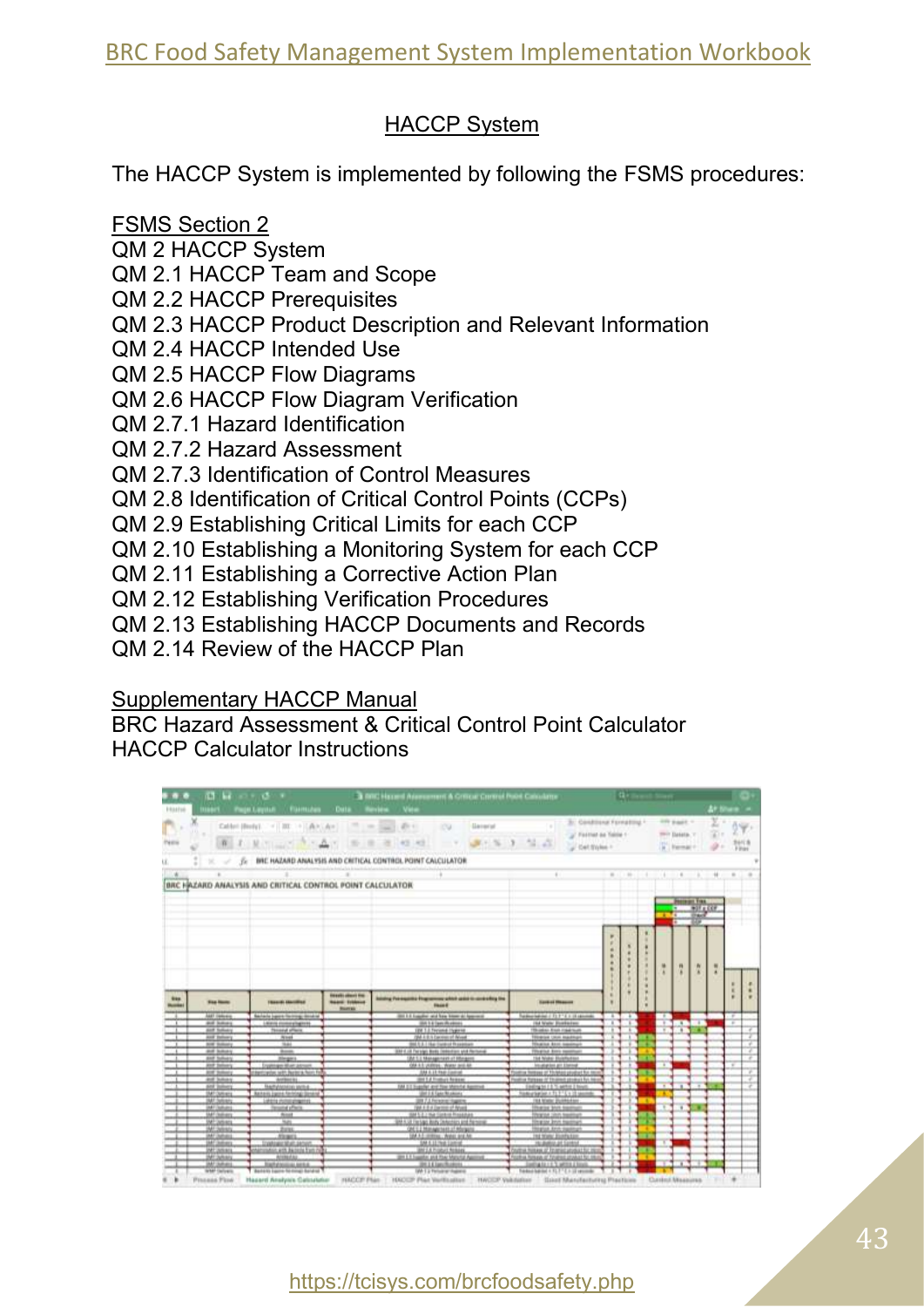#### HACCP Implementation Tasks

HACCP Implementation Tasks are to be completed by the Food Safety Team using the guidelines included in this HACCP Implementation Section. We will go through the task by section as the requirements are listed in Section 2 of the BRC Global Standard for Food Safety. Note that the documents match the clauses of the section for ease of implementation.



## https://tcisys.com/brcfoodsafety.php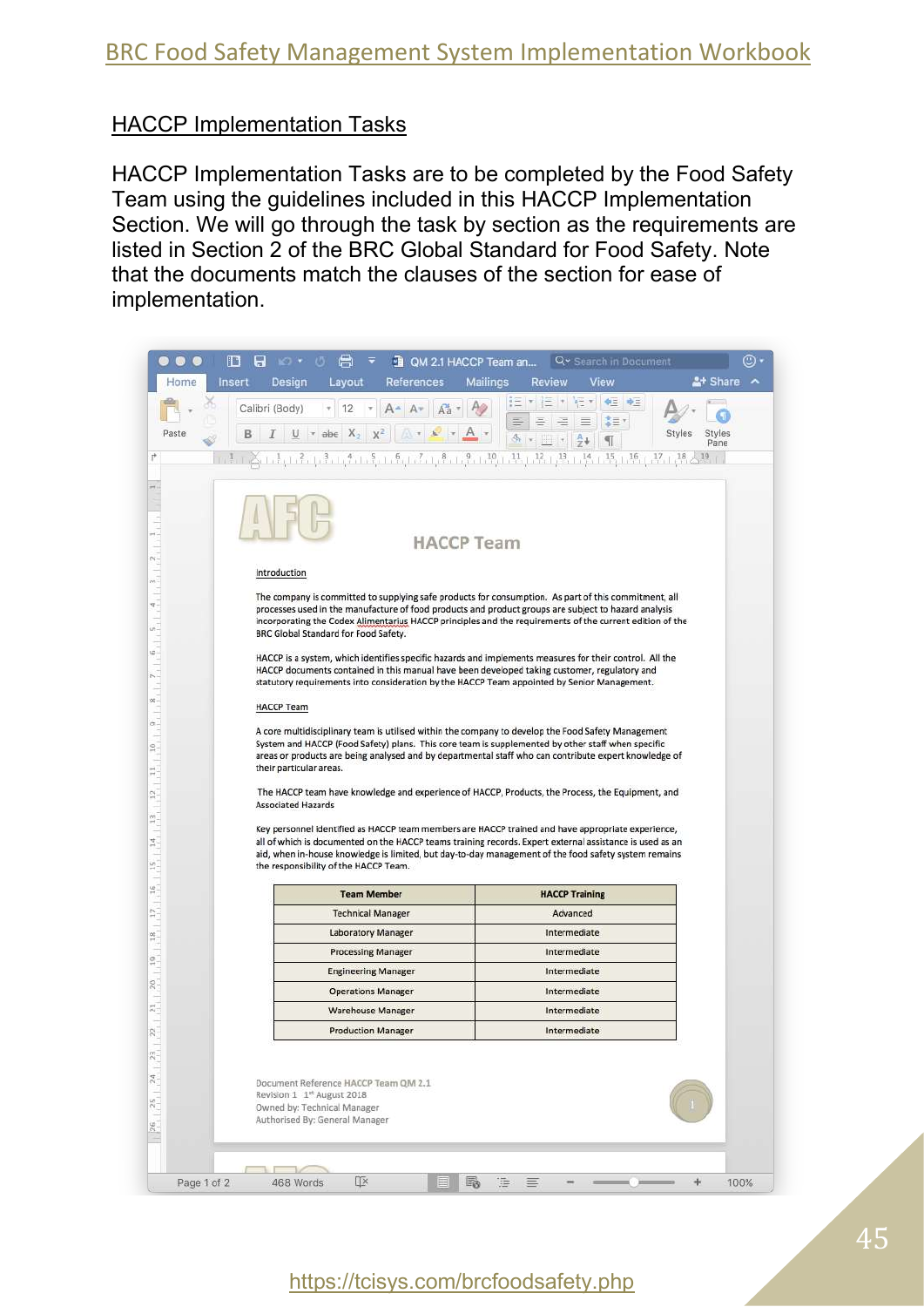#### HACCP Implementation Guide Section 2.13 HACCP Documentation & Record Keeping

The food safety team document the HACCP plan - The Food Safety Team should complete the relevant columns in the HACCP Plan Sheet:

| <b>Step Name</b>            | <b>Hazard Identified</b>                         | <b>Control Measure</b>                           | <b>Critical Limits</b>                            | <b>Monitoring Procedures</b>                        | <b>Corrective Action</b>                                                              | <b>Responsibility</b> | <b>HACCP Record</b>                 |
|-----------------------------|--------------------------------------------------|--------------------------------------------------|---------------------------------------------------|-----------------------------------------------------|---------------------------------------------------------------------------------------|-----------------------|-------------------------------------|
| Delivery of<br>Ingredient A | Bone                                             | Example covered<br>and screened<br>delivery area | No<br>Contamination<br>Always load<br>under cover | Supervision by Warehouse<br>Manager                 | Retrain Staff.<br>Inspect delivery for<br>contamination.<br>Reject if<br>contaminated | Good In<br>Manager    | Goods Receipt<br>Record             |
| Transfer of<br>Ingredient A | Campylobacter spp.                               | Example covered<br>and screened<br>delivery area | Decide your<br>critical limits and<br>enter here  | Decide your monitoring<br>procedures and enter here | enter the corrective<br>action to take if<br>outside of critical<br>limits            | Person<br>Responsible | Details of where<br>CCP is recorded |
| Sorting                     | Contamination with<br><b>Bacteria from pests</b> | Example covered<br>and screened<br>delivery area | Decide your<br>critical limits and<br>enter here  | Decide your monitoring<br>procedures and enter here | enter the corrective<br>action to take if<br>outside of critical<br>limits            | Person<br>Responsible | Details of where<br>CCP is recorded |

Procedures and Records should be put in place for all CCP's

The management team ensure all staff is competent and adequately trained in the requirements of the prerequisite programmes and the HACCP Plan:

Now that the Prerequisite Programmes and HACCP Plans have been documented the Steering Group should develop a training plan to ensure that all staff is trained in the appropriate procedures, limits, corrective actions, and record completion.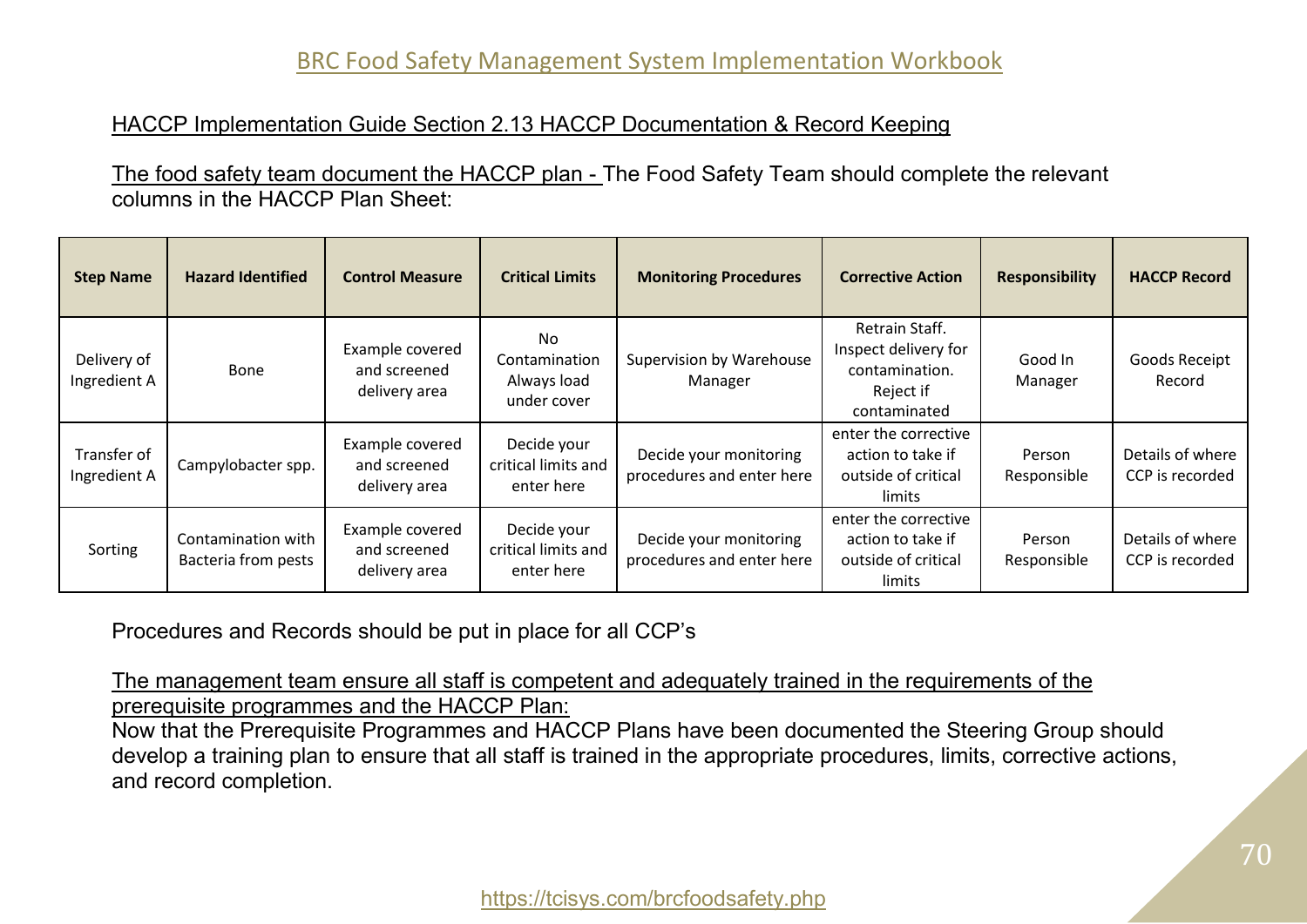#### **Step Five: Food Safety Quality Management System**

Our Food Safety Management System contains a comprehensive BRC compliant documentation package.

At this stage you can choose to totally implement the procedures supplied or pick those that are applicable to your process.

The Food Safety Quality Manual contains comprehensive top level procedures templates that form the foundations of your Food Safety Management System so you don't have to spend 1,000's of hours writing compliant procedures:

| To Bertlen 3 Food Safety and Quality Management System<br>$\mathbb{H} \equiv \mathbb{H} \equiv \mathbb{H} \quad \mathbb{H} \leftarrow \mathbf{0} \leftarrow \mathbf{0}$<br>$\equiv$ |                         | C Bergh         |                    |
|-------------------------------------------------------------------------------------------------------------------------------------------------------------------------------------|-------------------------|-----------------|--------------------|
| Name                                                                                                                                                                                | Date Modified<br>$\sim$ | 528             | Kind               |
| B GM 3.1 Food Balery and Quality Management System.                                                                                                                                 | Today, 90.04            | 193.43          | Micros / Apple)    |
| QM 3.2 Appendix Document Master List<br>æ                                                                                                                                           | 4 Aug 2018, 12:27       | <b>SILE KIR</b> | Micros., Liberal   |
| OM 3.2 Appendix Document Master List                                                                                                                                                | 4 Aug 2018, 12:27       | 34.83           | Micros., Lidesh    |
| <b>CM 3.2 Document Central dock</b><br>æ                                                                                                                                            | 4 Aug 2018, 12:26       | 523.68          | Mures, Lance       |
| QM 3.3 Appendix Record Register                                                                                                                                                     | 4 Aug 2019, 12:41       | 35.6%           | Micros, J. Attol   |
| GM 3.3 Control of Records.docx<br>œ                                                                                                                                                 | 4 Aug 2018, 12:42       | 127 KB          | Michel  Cabocal    |
| CM 3.4 Internal Audit Schedule                                                                                                                                                      | Today, 02:29            | 24.88           | Micron, Lichard    |
| GM 3.4 Internal Audits<br>т                                                                                                                                                         | Today, 00:37            | 988.438         | Micros Libreal     |
| QM 3.5 Supplier and Raw Material Approval and Monitoring docs:                                                                                                                      | 5 Aug 2018, 10:20       | 310 KB          | Micros., I docut   |
| GM 3.5 Specifications.docs:<br>s:                                                                                                                                                   | 5 Aug 2018, 10:38       | TJTD KIE        | Micros., J. Apral. |
| QM 3.7 Appendix Conective Action Request<br>ε                                                                                                                                       | 5 Aug 2018, 13:33       | 10030           | Micron., I does)   |
| QM 3.7 Appendix Preventative Accion Request<br>ε                                                                                                                                    | 5-Aug 2018, 13-AU       | 105.KII         | Merre Libral       |
| QM 3.7 Appendix Root Cause Analysis<br>п                                                                                                                                            | 5 Aug 2016, 12:08.      | 129 KS          | Micros., Ldocat    |
| QM 3.7 Corrective Action and Preventlye Action.gocx<br>œ.                                                                                                                           | 5 Aug 2018, 12:09       | 162 KB          | Micron, J. docic)  |
| QM 3.8 Control of Non Conforming Product docs<br>٠                                                                                                                                  | Yasherday, 19, 12       | 100 KB          | Monte, Libriel     |
| QM 3.9 identification and Traceability.docx<br>÷                                                                                                                                    | 5 Aug 2018, 13:57       | 173.838         | Micros., Libocat   |
| QM 3.10 Management of Customer Complaints.dock<br>æ                                                                                                                                 | 5 Aug 2018, 1345        | <b>THE R.R.</b> | Micros, J. docal   |
| QM 3.11.1 Business Continuity Planning docs<br>œ                                                                                                                                    | 5 Aug 2018, 14:05       | 199.89          | Micros. (doca)     |
| CM 3.11.2 Product Recall Procedure docs                                                                                                                                             | 5 Aug 2018, 14:54       | 165.435         | Mores, (doce)      |

|                                                                      | EX Rection 4 Sits Standards |                    |              |                    |
|----------------------------------------------------------------------|-----------------------------|--------------------|--------------|--------------------|
|                                                                      |                             |                    | ZI SAMIN     |                    |
| Nams                                                                 | w                           | Date Modified      | Size:        | <b>Wind</b>        |
| CM 4 Ste Standards docx                                              |                             | 6 Aug 2018, 13:08  | <b>AD KB</b> | Memi  Liboon       |
| OM 4.1 External Standards dock<br>е                                  |                             | 6 Aug 2018, 10:53  | 103,68       | Mitros., Lidokid   |
| QM 4.2 Site Security and Food Defence docs.<br>e:                    |                             | 6 Aug 2018, 11:58  | TTA KH       | Within J. Books    |
| QM 4.2.1 Control of Visitors and Contractors docal<br>a:             |                             | 8 Aug 2018, 12:05  | TRY KB       | Mains, Leona       |
| <b>OM 4.3 Factory Plan</b><br>α                                      |                             | 6 Aug 2018, 12:51  | 12.01        | Micros. Lahiso     |
| QM 4.3 Filling Area Layout Flow Diagram<br>o.                        |                             | 6 Aug 2018, 12:42  | 158301       | Marros Lidock3     |
| QM 4.3 Laynut, Product Flow and Segregation.docx<br>۰                |                             | E.Aug.2018, 12:52  | 3.87.88      | Winnie, Lidocal    |
| QM-4.4 Bullding Fabric docs<br>۰                                     |                             | 6 Aug 2018, 13:29  | 土台氏元目        | Mirim  (door)      |
| OM 4.5 Utilities - Water and Air Boox                                |                             | 6 Aug 2016, 17:09  | 170 KB       | Micros. Libocal    |
| QM 4.6 Equipment.docx                                                |                             | 8 Aug 2018, 17:07  | $+60.08$     | Wittm, Local       |
| OM 4.7 Maintenance docs<br>Ξ                                         |                             | 8 Aug 2016, 17:23  | 124 KB       | MENIN  (1800X)     |
| OM 4.8 Staff Facilities dock                                         |                             | 0 Aug 2018, 17:57  | 180 KB       | Mons (.docs)       |
| OM 4.9 Product Contamination Control docs                            |                             | Today, 00:38       | 333 KB       | Mirmini, J. Bookl. |
| QM-4.9.1 Chemical Contamination Control docx                         |                             | fi Aug 2018, 18:00 | T26 KH       | Wicros. Lidocal    |
| QM 4.9.2 Metal Contamination Control dock<br>е                       |                             | 8 Aug 2018, 18-16  | 143.08       | Mirros. Liberat    |
| OM 4.9.3 Control of Brittie Materials docu<br>Ξ                      |                             | 6 Aug 2018, 19:00  | 生産株式師        | MICHIEL (BOOK)     |
| QM 4.9.4 Control of Products Packed into Brittle Containers<br>Ξ     |                             | 6 Aug 2015, 19:37  | すぎる実性        | MILITARI  (JODGA)  |
| OM 4.8.5 Control of Wood docx<br>٠                                   |                             | E Aug 2018, 18:55. | 117 KB       | Wirms Liboosl      |
| QM 4.10 Foreign Body Detection and Removal docx<br>⋴                 |                             | 6 Aug 2018, 19:00  | 103 KB       | Wirms, Libbert     |
| QM 4.11 Housekeeping and Hygiene docs.<br>٠                          |                             | 6 Aug 2018, 2014   | 186,48       | Werisis (Japan)    |
| QM 4.12 Waste & Waste Disposal.docx.<br>Ξ                            |                             | 0 Aug 2018, 20:21  | 143.69       | MICROS LODGE       |
| QM 4.13 Management of Burplus Food and Products for Animal Feed docs |                             | 6 Aug 2018, 20:25  | 148 幻日       | Mamas, Libboni     |
| QM 4.14 Pest Management.docx<br>Ξ                                    |                             | 6 Aug 2018, 20:52  | 122.68       | Micros., Libeck)   |
| QM 4.15 Storage docx                                                 |                             | Yesterday, 20124   | 170 KB       | Witning  (1860X)   |
| QM 4.16 Dispatch and Transport docx<br>ε                             |                             | 8 Aug 2018, 21:04  | 180-68       | Murrak Liboaxi     |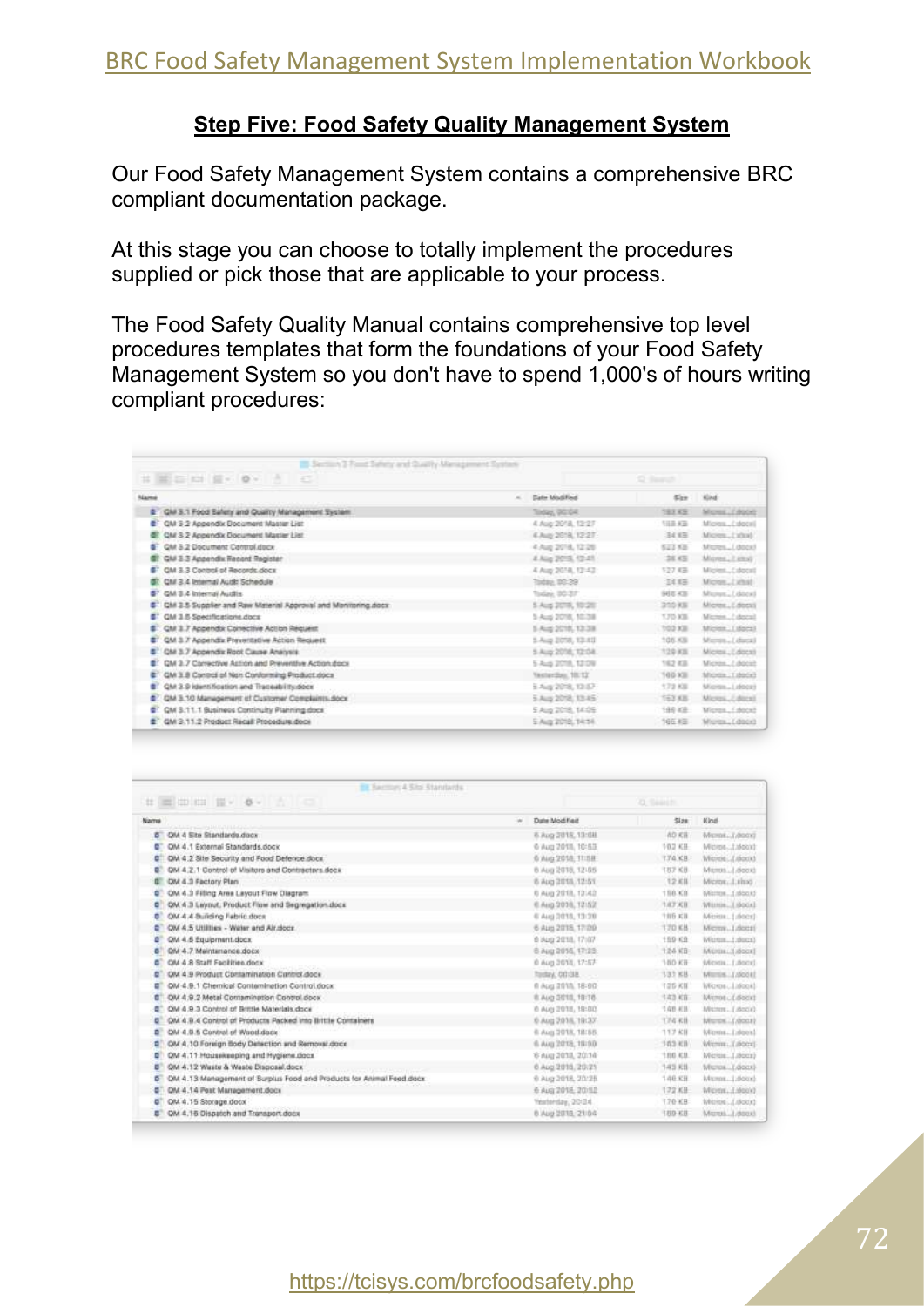#### **Step Six: Training and Implementation**

A significant part of the implementation process is training. Job Descriptions should be available for all staff and they should be briefed and aware of their food safety responsibilities.

A training matrix and plans should be drawn up for all staff and the relevant training given based on responsibility and authority.



We have provided a Staff Training Matrix Template in Microsoft Excel Format.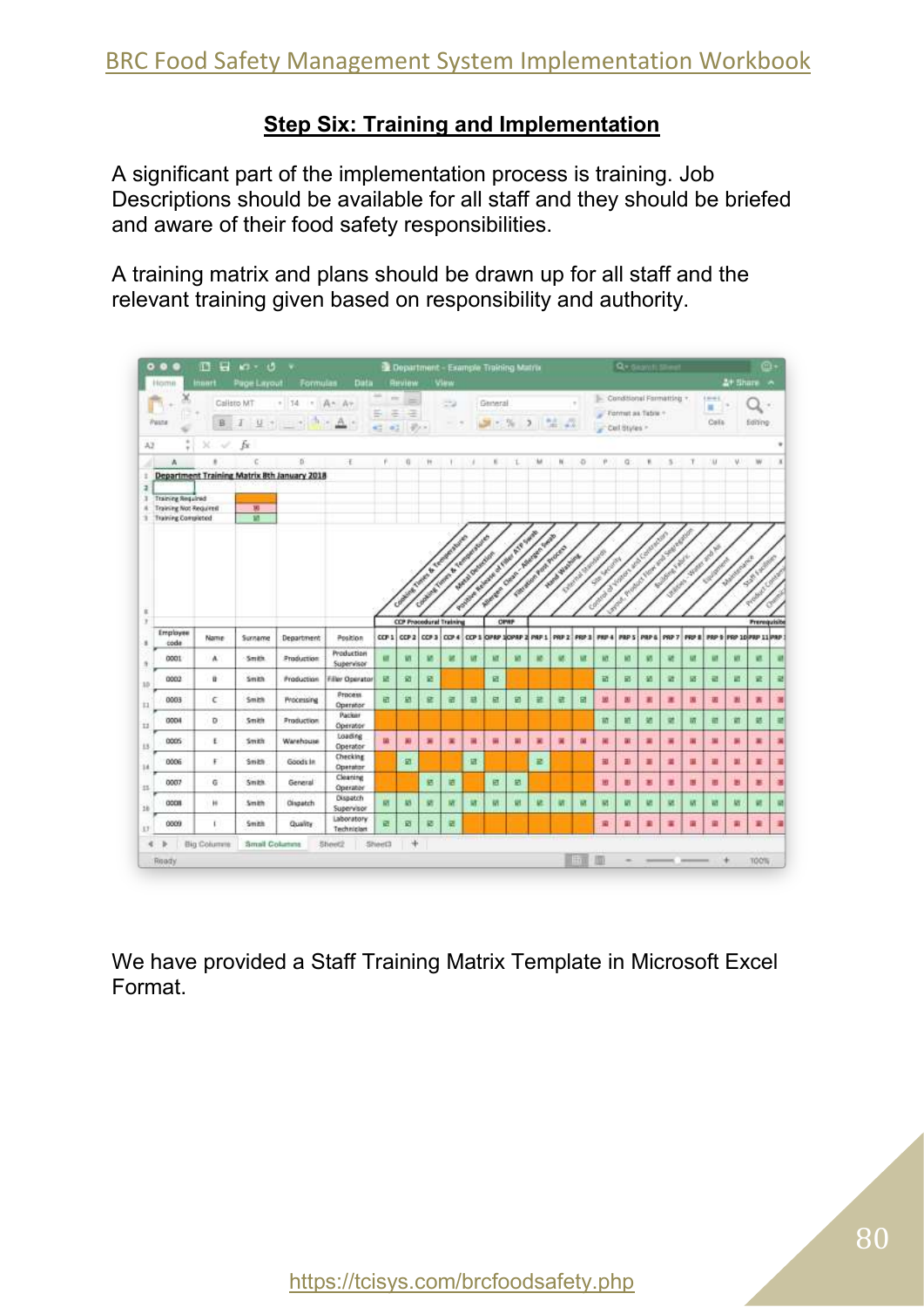For each employee and individual training record should be completed. QMR 002 Training Record is provided in the documentation pack as a template:

| Name:                     |                                                                                                                                                                                                                         | <b>Employee Number:</b>                                  |                             |                     |                                                     |
|---------------------------|-------------------------------------------------------------------------------------------------------------------------------------------------------------------------------------------------------------------------|----------------------------------------------------------|-----------------------------|---------------------|-----------------------------------------------------|
| Company Start Date:       |                                                                                                                                                                                                                         | Position:                                                |                             |                     |                                                     |
| Period<br>Training        |                                                                                                                                                                                                                         | Details of Internal Training or External Training Course | Dates of<br><b>Training</b> | Signed<br>(Traimee) | Assessed as<br><b>Competent Signed</b><br>[Trainer] |
|                           |                                                                                                                                                                                                                         |                                                          |                             |                     |                                                     |
| Required<br>Weeks $1 - 4$ | Induction<br>Food Safety & Quality Policy Briefing<br>Food Safety & Quality Objectives<br>Health and Safety Procedure<br>Records monitoring and control<br>Environment and Waste Management<br><b>Packing Procedure</b> |                                                          |                             |                     |                                                     |

Basic Training should be given to all staff and also include:

- ✓ Job/Task Performance
- $\checkmark$  Company Safety and Quality Policies and Procedures
- $\checkmark$  Good Manufacturing Practices
- ✓ Allergen Controls
- $\checkmark$  Cleaning Procedures
- $V$  HACCP
- $\checkmark$  Bio security and Food Defence
- $\checkmark$  Product Quality
- $\checkmark$  Chemical Control
- $\checkmark$  Hazard Communication
- $\checkmark$  Blood borne Pathogen
- $\checkmark$  Emergency Preparedness
- $\checkmark$  Employee Safety
- $\checkmark$  Safety Regulatory Reguirements/Quality Regulatory Reguirements

#### The Food Safety Team should receive extra training:

- $\checkmark$  Internal Audit Training (Conducted in Step Seven)
- ✓ HACCP Training

## Remember all food handlers should receive Basic Food Hygiene **Training**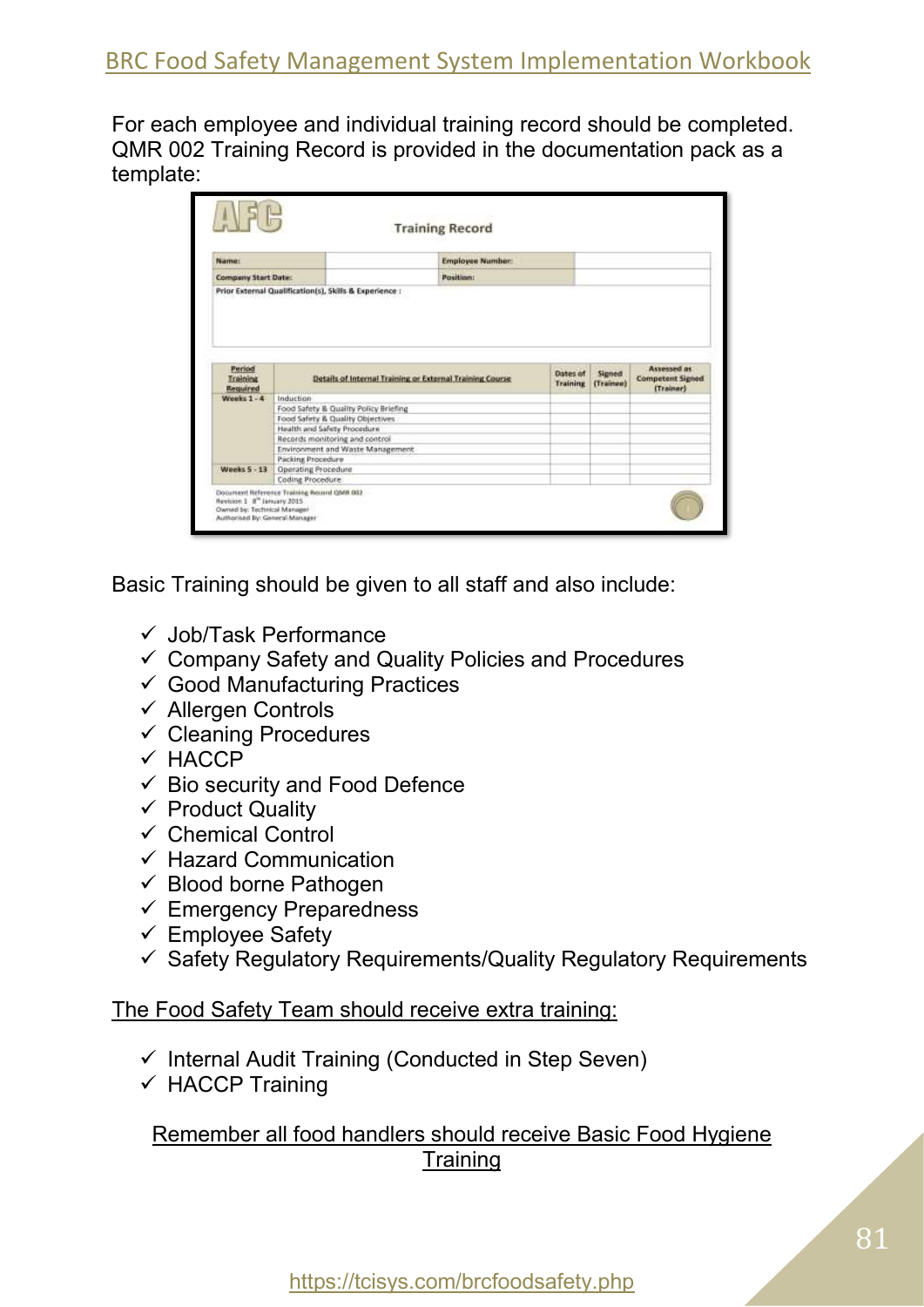## **Implementation**

At this stage of the project you will need to ensure:

- ✓ Steering Group are established and briefed
- ✓ The Steering Group take control of the Project Plan established by Senior Management

| <b>Food Safety Management System Steering Group</b> |             |                 |                      |  |  |  |  |  |
|-----------------------------------------------------|-------------|-----------------|----------------------|--|--|--|--|--|
| <b>FSMS Team Member</b>                             | <b>Name</b> | <b>Position</b> | <b>Qualification</b> |  |  |  |  |  |
| <b>FSMS Team Leader</b>                             |             |                 |                      |  |  |  |  |  |
| <b>FSMS Assistant Leader</b>                        |             |                 |                      |  |  |  |  |  |
| <b>FSMS Team Members</b>                            |             |                 |                      |  |  |  |  |  |
|                                                     |             |                 |                      |  |  |  |  |  |
|                                                     |             |                 |                      |  |  |  |  |  |
|                                                     |             |                 |                      |  |  |  |  |  |
|                                                     |             |                 |                      |  |  |  |  |  |
|                                                     |             |                 |                      |  |  |  |  |  |
|                                                     |             |                 |                      |  |  |  |  |  |
|                                                     |             |                 |                      |  |  |  |  |  |
|                                                     |             |                 |                      |  |  |  |  |  |
|                                                     |             |                 |                      |  |  |  |  |  |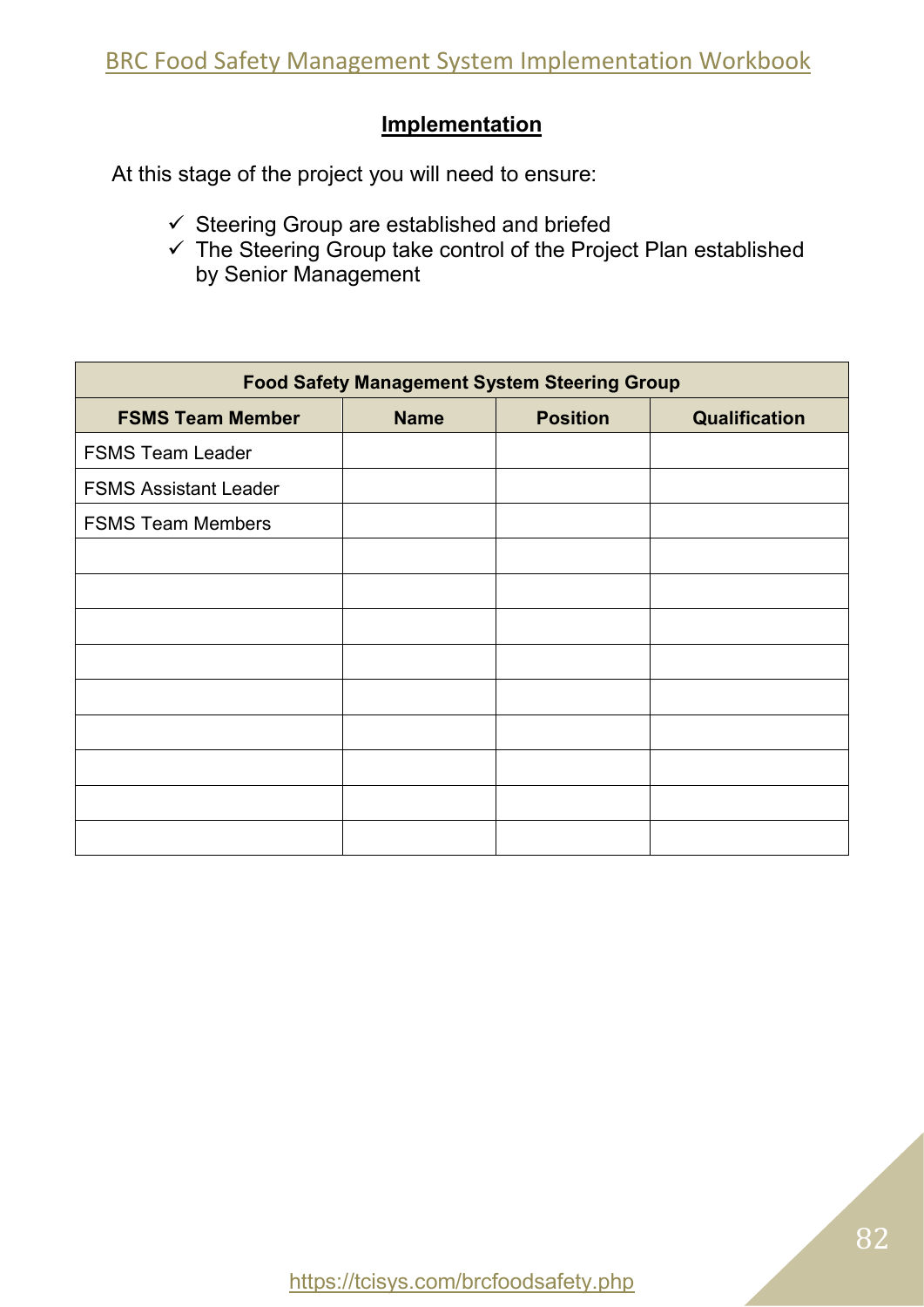#### Project Plan

The Steering Group use the Excel Project Plan developed by Senior Management as a step by step guide to implementing the Food Safety Management System.

|                                                                                                                    | Plan/Document                                                                                                                                    |  |
|--------------------------------------------------------------------------------------------------------------------|--------------------------------------------------------------------------------------------------------------------------------------------------|--|
|                                                                                                                    | Implement<br>Maintain                                                                                                                            |  |
| Section 1 Servor Management Commitment                                                                             | n                                                                                                                                                |  |
| Fundamental requirement - Senior management need to demonstrate they are fully committed to the implementation of  | i P                                                                                                                                              |  |
| the food safety and quality management system, meeting the requirements of the Global Standard for Food Safety and | <b>July</b><br>Wednes<br><b>PARK</b><br><b>Zero</b><br><b>Britte</b><br><b>STAR</b><br>Olippe<br><b>Driver</b><br>O <sup>NAW</sup><br>19195<br>Ň |  |
| Senior Management Commitment And Continual Improvement<br>1.1                                                      |                                                                                                                                                  |  |
| Documented Food Safety Policy<br>1.1.1                                                                             |                                                                                                                                                  |  |
| Documented Food Safety Objectives<br>112                                                                           |                                                                                                                                                  |  |
| Management Review<br>1.1.3                                                                                         |                                                                                                                                                  |  |
| 114<br>Meeting Program                                                                                             |                                                                                                                                                  |  |
| Human And Financial Resources<br>1.1.5                                                                             |                                                                                                                                                  |  |
| Informed Of All Relevant Legislative, Scientific<br>1.1.6                                                          |                                                                                                                                                  |  |
| Current, Original Copy Of The Standard<br>1.1.7                                                                    |                                                                                                                                                  |  |
| Announced recertification audits<br>1.1.8                                                                          |                                                                                                                                                  |  |
| Attendance most senior production or operations manager<br>1.1.9                                                   |                                                                                                                                                  |  |
| Non- Conformities Identified At Previous Audit addressed.<br>1.1.10                                                |                                                                                                                                                  |  |
| <b>Organisational Structure, Responsibilities And Management Authority</b><br>1.2                                  |                                                                                                                                                  |  |
| <b>Organization Chart</b><br>1.2.1                                                                                 |                                                                                                                                                  |  |
| <b>Employees Are Aware Of Responsibilities</b><br>1.2.2                                                            |                                                                                                                                                  |  |
| Section 2 The Food Safety Plan - HACCP                                                                             |                                                                                                                                                  |  |
| Fundamental requirement - There must be an implemented and effective Faod Safety Plan based on                     |                                                                                                                                                  |  |
| The HACCP Food Safety Team<br>2.1                                                                                  |                                                                                                                                                  |  |
| Multi-disciplinary food safety team<br>2.1.1                                                                       |                                                                                                                                                  |  |
| 2.2<br>Pre-requisite programs                                                                                      |                                                                                                                                                  |  |
| <b>Cleaning and sanitising</b>                                                                                     |                                                                                                                                                  |  |
| Pest control                                                                                                       |                                                                                                                                                  |  |
| Maintenance programs for equipment and buildings.                                                                  |                                                                                                                                                  |  |
| Personal hygiene requirements                                                                                      |                                                                                                                                                  |  |
| 22.1<br><b>Staff training</b>                                                                                      |                                                                                                                                                  |  |
| Purchasing                                                                                                         |                                                                                                                                                  |  |
| Transportation arrangements                                                                                        |                                                                                                                                                  |  |
| Processes to prevent cross contamination                                                                           |                                                                                                                                                  |  |
| Allergen controls.                                                                                                 |                                                                                                                                                  |  |
| Describe the Product<br>2.3                                                                                        |                                                                                                                                                  |  |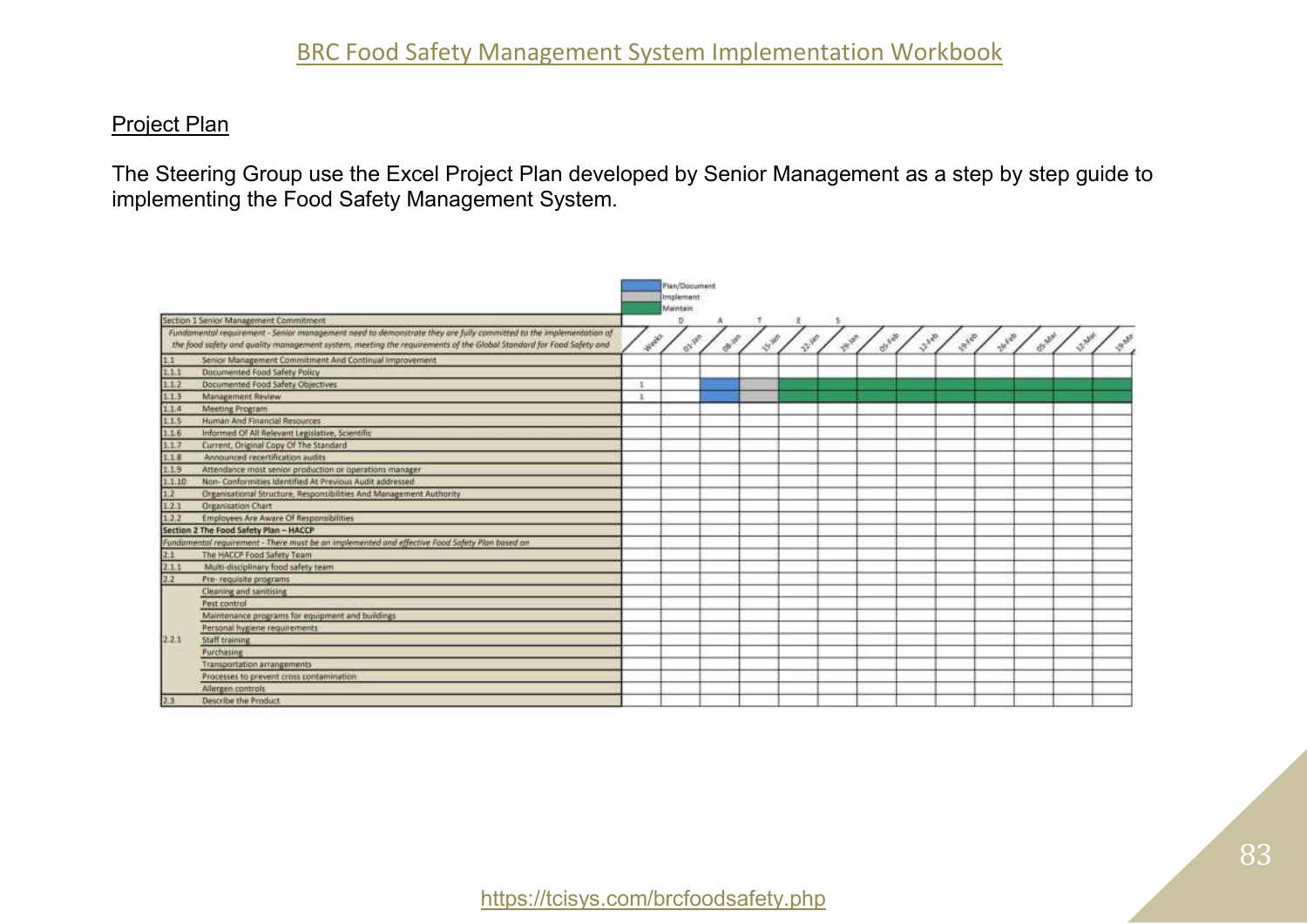## **Stage 8: Final Steps to BRC Certification**

There a few final steps to achieving BRC Certification:

- $\checkmark$  Carry out a Senior Management Review
- $\checkmark$  Carry out an assessment of your system to make sure that it meets the requirements of the BRC Global Standard for Food Safety using our Checklist and a copy of the standard
- $\checkmark$  Ensure any areas requiring corrective action are addressed
- $\checkmark$  Choose your Certification Body
- $\checkmark$  Agree a Contract with a Certification Body
- ✓ On-Site Audit
- ✓ Audit & Corrective Action Review
- $\checkmark$  Certification & Issuing of the Audit Report
- ✓ Celebrate!
- $\checkmark$  Communicate your success!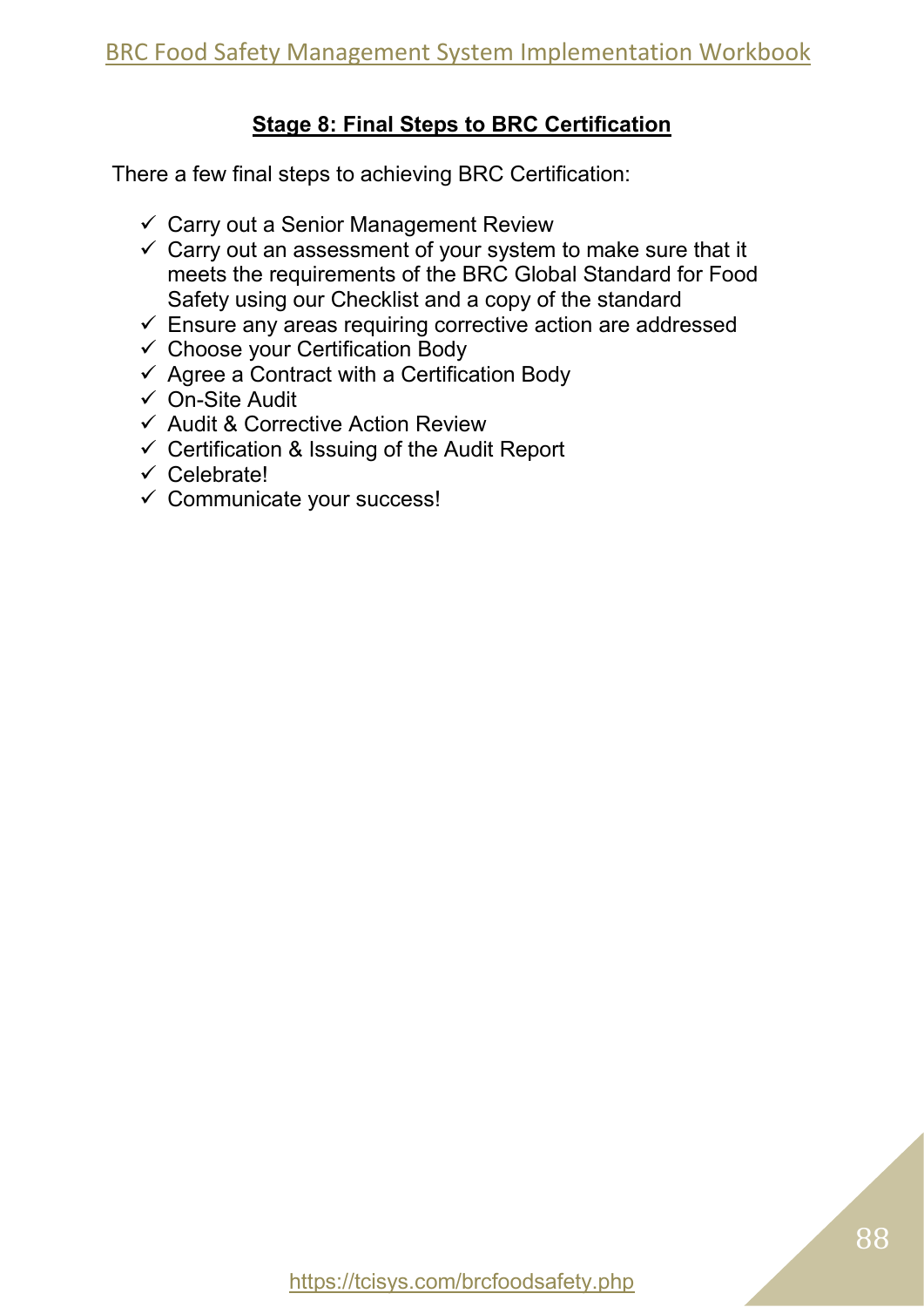The senior management team carry out food safety management reviews

Senior management should review the company management systems, at a minimum, annually to ensure their continuing suitability, adequacy and effectiveness.

The review should include assessing the opportunity for improvements and the need for amendments to the systems. The proceedings of all reviews are to be documented.

The review meeting is normally chaired by the most Senior Manager and includes Senior Management from Technical, Operations, Engineering, Planning, Distribution and quality departments.

Review inputs include:

- Review of the Food Safety and Quality Policy
- Review of the Food Safety and Quality Objectives\*
- Review of Management Changes
- Minutes and Follow-up actions and timescales from previous review meetings
- Outstanding Non-conformances as a result of internal and external audits
- Results of external second and third-party audits
- Trend analysis of Customer and Supplier complaints
- Analysis of the results of verification activities including internal audits, GMP and HACCP plan verification audits
- Food Safety and Quality Key Performance Indicators Review and trend analysis
- Emergencies and Accidents
- Process performance and product conformity
- Corrective and preventive action status
- Food Safety incidents including allergen control and labelling non-conformances, recalls, withdrawals, safety or legal issues
- Review of HACCP systems
- Review of changes which could affect food safety and the HACCP Plan (including legislation changes and food safety related scientific information)
- Review of food defence measures
- Review of ingredient and product authenticity
- Communication activities and effectiveness of communication
- Review of Resources and effectiveness of Training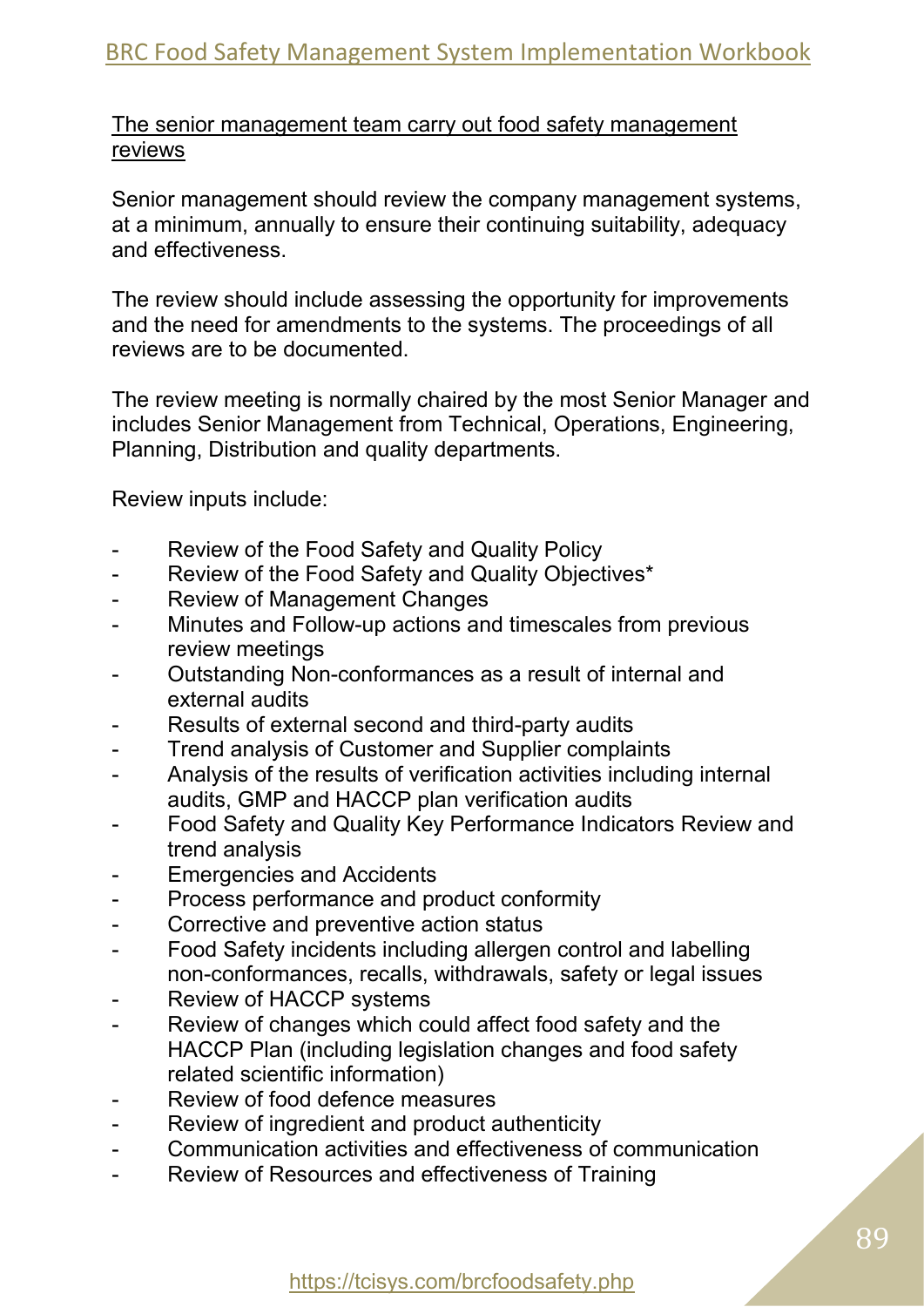The senior management team implement actions to continually improve the FSMS

Senior Management should implement actions to improve the Food Safety Management System. This will normally be as outputs from the Management Review:

| <b>Review Outputs</b>                                                                                                                            |                   |                      |  |  |  |
|--------------------------------------------------------------------------------------------------------------------------------------------------|-------------------|----------------------|--|--|--|
|                                                                                                                                                  | CA or PA Required | By Who<br>Timescale  |  |  |  |
| Review of the Food Safety and<br><b>Quality Policy</b>                                                                                           | ٠                 | ä,                   |  |  |  |
| Review of the Food Safety and<br>Quality Objectives*                                                                                             | ×                 | ä,                   |  |  |  |
| Review of Management<br>Changes                                                                                                                  | ×.                | u.                   |  |  |  |
| Minutes and Follow-up<br>actions and timescales from<br>previous review meetings                                                                 | ۰                 | ۰                    |  |  |  |
| <b>Outstanding Non-</b><br>conformances as a result of<br>internal and external audits                                                           | ۷                 | a)                   |  |  |  |
| Results of external second and<br>third party audits                                                                                             | ٠                 | $\overline{a}$       |  |  |  |
| <b>Trend analysis of Customer</b><br>and Supplier complaints                                                                                     | ä,                | $\ddot{\phantom{1}}$ |  |  |  |
| Analysis of the results of<br>verification activities including<br>internal audits, GMP and<br>HACCP plan verification audits                    | Ξ                 | ×                    |  |  |  |
| Food Safety and Quality Key<br>Performance Indicators<br>Review and trend analysis                                                               | ۰                 |                      |  |  |  |
| <b>Emergencies and Accidents</b>                                                                                                                 | Ξ                 | a,                   |  |  |  |
| Process performance and<br>product conformity                                                                                                    | ٠                 | ×.                   |  |  |  |
| Corrective and preventive<br>action status                                                                                                       | ۷                 | ÷.                   |  |  |  |
| <b>Food Safety incidents</b><br>including allergen control and<br>labelling non-conformances,<br>recalls, withdrawals, safety or<br>legal issues | Ξ                 | a,                   |  |  |  |
| Review of HACCP systems                                                                                                                          | ü                 | $\ddot{\phantom{1}}$ |  |  |  |